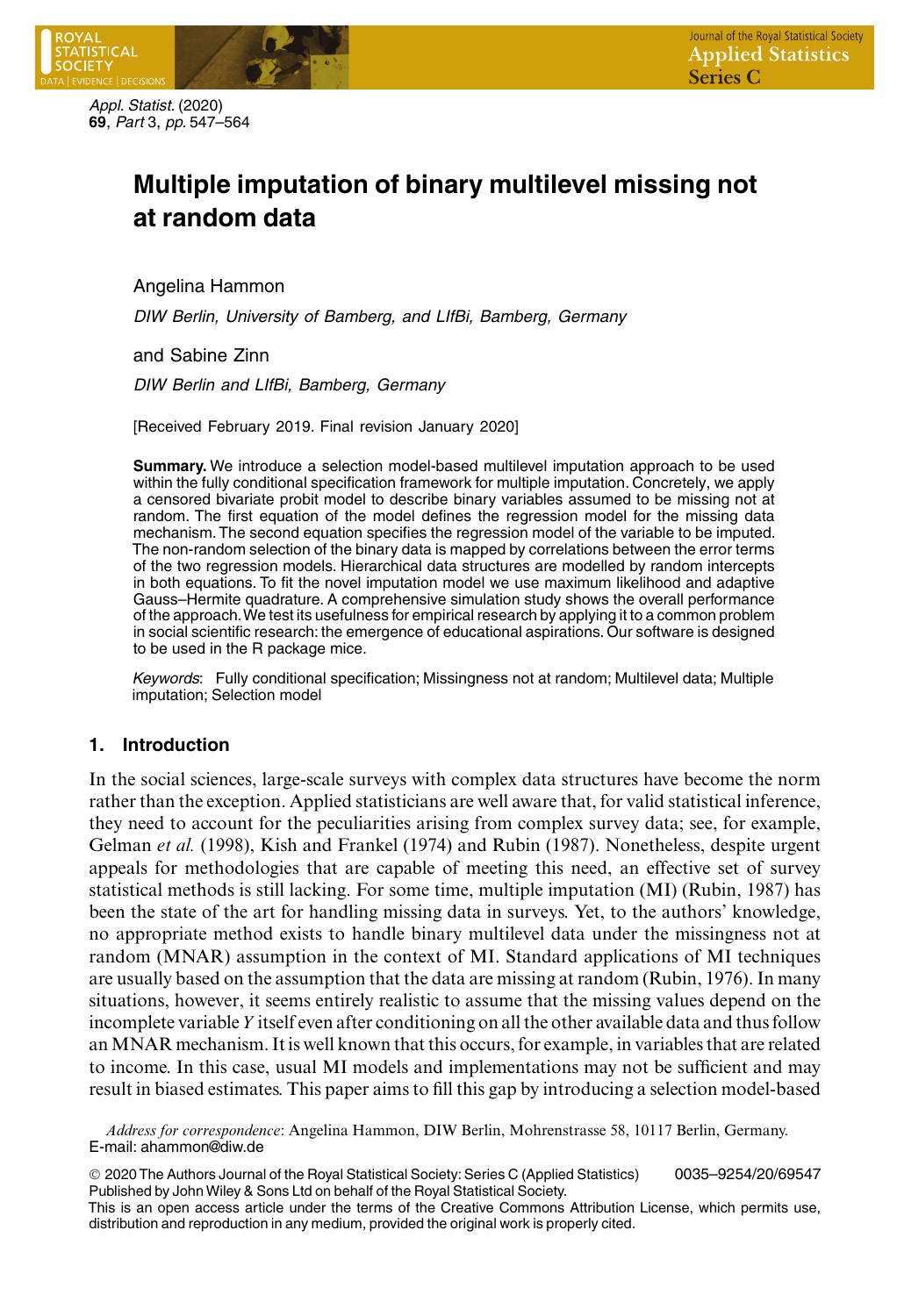MI model to be used within the fully conditional specification (FCS) framework for MI. The FCS–MI approach makes it possible to deal with missing values in variables of several distinct types (Raghunathan *et al.*, 2001; Van Buuren *et al.*, 2006). Our method is an imputation model for binary multilevel data that are assumed to be missing not at random. It is designed to be used in the R package mice (Van Buuren and Groothuis-Oudshoorn, 2011). Thus, it is flexible and versatile. A variety of methods exists for addressing multilevel data that are missing at random, e.g. weighting (Asparouhov, 2006; Asparouhov and Muthen, 2006; Pfeffermann *et al.*, 1998), MI (Audigier *et al.*, 2017; Enders *et al.*, 2017; Lüdtke *et al.*, 2017) and likelihood-based methods such as the full information maximum likelihood approach (Larsen, 2011; Wothke, 2000).

Under MNAR the probability of missing data is a function of the unobserved values themselves. As a consequence, each MNAR problem requires specification of the joint distribution  $f(Y, R)$  of the complete data Y and the missing data indicator R. Depending on the factorization of this distribution, two kinds of MNAR models result (Little, 2008). Factorizing  $f(Y, R)$  as  $f(Y) f(R|Y)$  gives selection models, and decomposing it as  $f(R) f(Y|R)$  yields pattern–mixture models. Thus, selection models specify the joint distribution by weighting the marginal distribution of the outcome variable  $f(Y)$  by a selection probability  $f(R|Y)$ , that accounts for non-random non-response and must be modelled explicitly (Rubin, 1974).

In contrast, pattern–mixture models define the full data likelihood as a mixture of distinct response patterns. Thus, different distributions for Y are assumed for units with observed and missing values (Little, 1993; Rubin, 1977). Both model types rely on unverifiable assumptions that cannot be validated by the observed data. In selection models the full data response distribution  $f(Y)$  and the conditional distribution of the missing data mechanism  $f(R|Y)$  must be specified by underlying parametric assumptions and, in pattern–mixture models, the outcome distribution of the missing values  $f(Y_{\text{mis}})$  must be determined by additional external information (Glynn *et al.*, 1986).

It is not possible to test empirically whether the missing data are missing not at random or missing at random since the information that is required to be able to distinguish between these two mechanisms is not available in the data. Furthermore, we must be aware that all types of alternative MNAR models also rely on untestable assumptions. Therefore, it is reasonable to estimate a variety of missing data models with different assumptions, rather than to rely exclusively on one type of model. This non-testability of the assumptions about the missing data mechanism makes sensitivity analysis indispensable for possibly missing not at random data (Molenberghs and Fitzmaurice, 2008). Only in this way can the effect of the assumptions and thus the robustness of statistical inference be assessed. In the context of MI, sensitivity analyses aim to contrast analysis results from missing at random imputed data with those from alternative MNAR models to evaluate whether they lead to different inferences and conclusions. In the existing literature, most methods that apply FCS under MNAR use sensitivity parameters to address distributional differences between the missing and observed units (Hedeker *et al.*, 2007; Resseguier *et al.*, 2011; Tompsett *et al.*, 2018; Van Buuren *et al.*, 1999). Such parameters cannot be estimated from observed data. Instead, plausible value ranges must be provided by experts in the respective research field. In the social sciences, it is usually difficult to define such value ranges because of the widespread lack of objective and generally valid comparative figures. We therefore present an MNAR imputation model that does not include sensitivity parameters but is completely identified by its distributional assumptions.

The idea of using a selection model (Rubin, 1974) in the context of FCS–MI is not new. Galimard *et al.* (2016) used a two-stage selection model for imputing continuous missing not at random data. Very recently, Galimard *et al.* (2015, 2018) presented a variant of their model that applies to binary missing not at random data. Their basic idea is to use a bivariate probit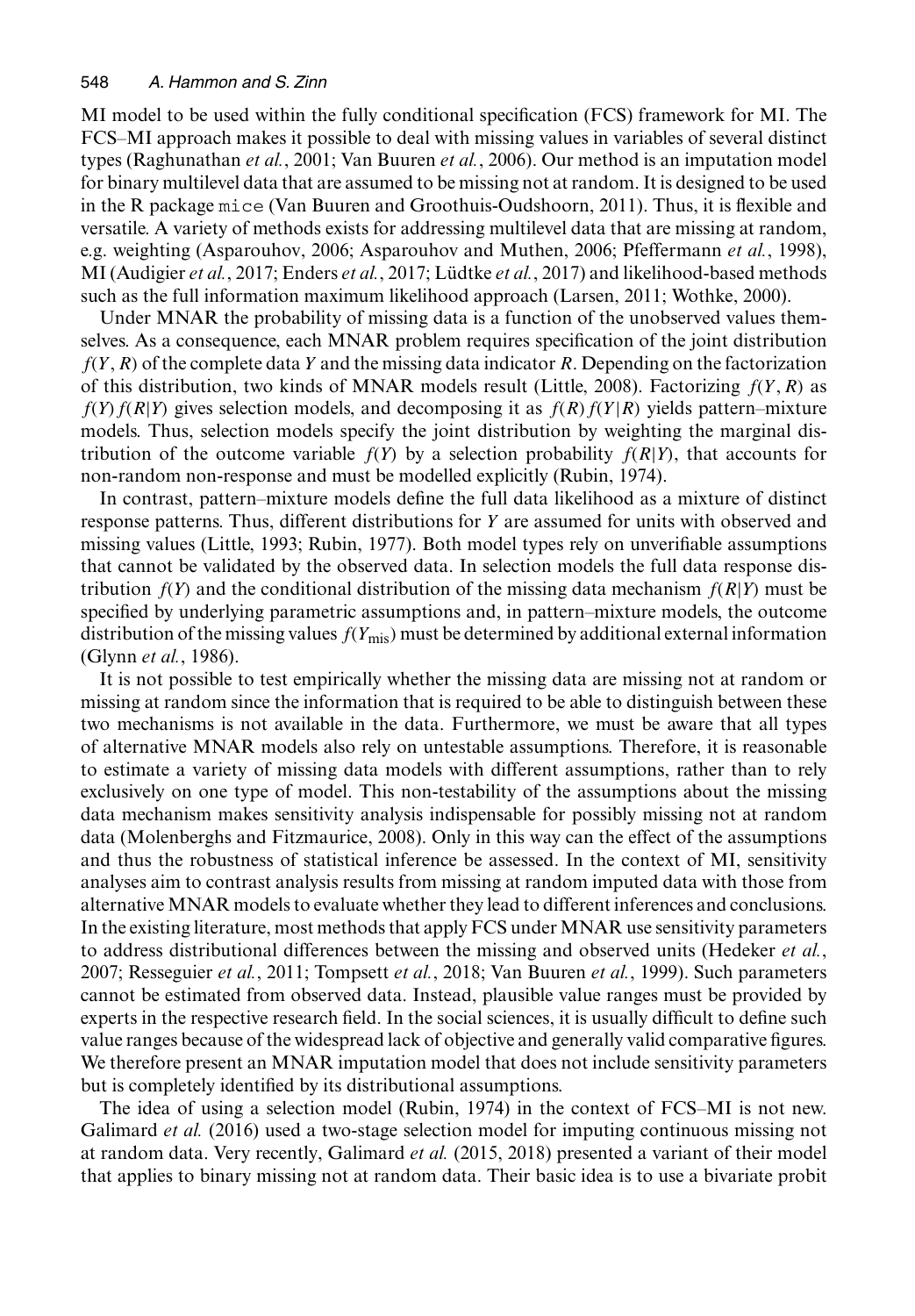model to specify the response probability and the binary outcome of a single-level model jointly. We extend their approach by adding random intercepts to the selection and outcome model to account for potential multilevel structures in the data. We use a maximum likelihood approach and adaptive Gauss–Hermite quadrature (AGHQ) procedure to fit our imputation model. The derivation of the formulae that is used will be described in detail below.

Most multilevel MNAR approaches originate from biostatistics and deal with continuous multilevel data; for comprehensive overviews, see, for example, Little (2008), Molenberghs and Fitzmaurice (2008) and Molenberghs *et al.* (2008). The lack of related applications in the social sciences, where variables are mostly ordinal and binary, is striking. We make a first step towards rectifying this situation by applying our novel approach to a common research problem in the social (educational) sciences. Before doing so, we examine the overall performance of our new approach by conducting a comprehensive simulation study. By means of standard errors, relative bias and coverage rates, we compare the performance of our novel MI–FCS MNAR imputation model with other common imputation strategies that cope either with binary multilevel data or with binary missing not at random data, but never with both simultaneously. Furthermore, we test the robustness of our approach under misspecified missing data models. We then apply our novel method to analyse the effect of personal attributions and social background factors on the educational aspirations of ninth-grade students in Germany.

It is also advisable to compare the performance of our method with that of alternative MNAR models such as pattern–mixture models. However, in the context of FCS–MI, no such method currently exists. The development of such a method is beyond the scope of this paper and thus is left for future work.

The remainder of this paper is structured as follows. First, we describe the new imputation method and the underlying model. This is followed by the simulation study and the presentation of its results. Thereafter, we apply the approach to empirical data from the German National Educational Panel Study (NEPS). We conclude with a short summary of the results, a discussion of some critical issues and tasks for future work.

# **2. Method**

The basic idea of FCS–MI is to specify separate imputation models for each incomplete variable and to impute the missing data variable by variable, i.e. for a binary variable with missing values a model describing this variable appropriately is required. If data are additionally missing not at random, then the mechanism that caused the missing values must also be modelled. For this, like Galimard *et al.* (2015, 2016, 2018) we use a selection-model-based approach. Combined with the binary variable  $Y$  to be imputed, this yields a two-equation system: one equation for the selection process and one equation describing Y. We use a bivariate probit model with sample selection (Greene, 2012; Wooldridge, 2002), i.e. a censored bivariate probit model, to specify this two-equation system. Multilevel structures in the data are accounted for by expanding the bivariate probit model by a random-intercept term. This expanded bivariate model serves as an imputation model to impute missing values of Y within the iterative FCS–MI scheme. In what follows, we describe this model in detail and present an efficient way to estimate it. We then present the imputation algorithm that will be used to obtain plausible replacements for the missing values of Y. Here,  *describes the missing data indicator of*  $*Y*$  *that takes the value 1 if* Y is observed and 0 otherwise. Observations of Y and R are denoted by y and r.

## *2.1. Imputation model: censored bivariate probit model with random intercept*

Assume that the data at hand contain  $j = 1, \ldots, J$  clusters consisting of  $i = 1, \ldots, n_j$  individuals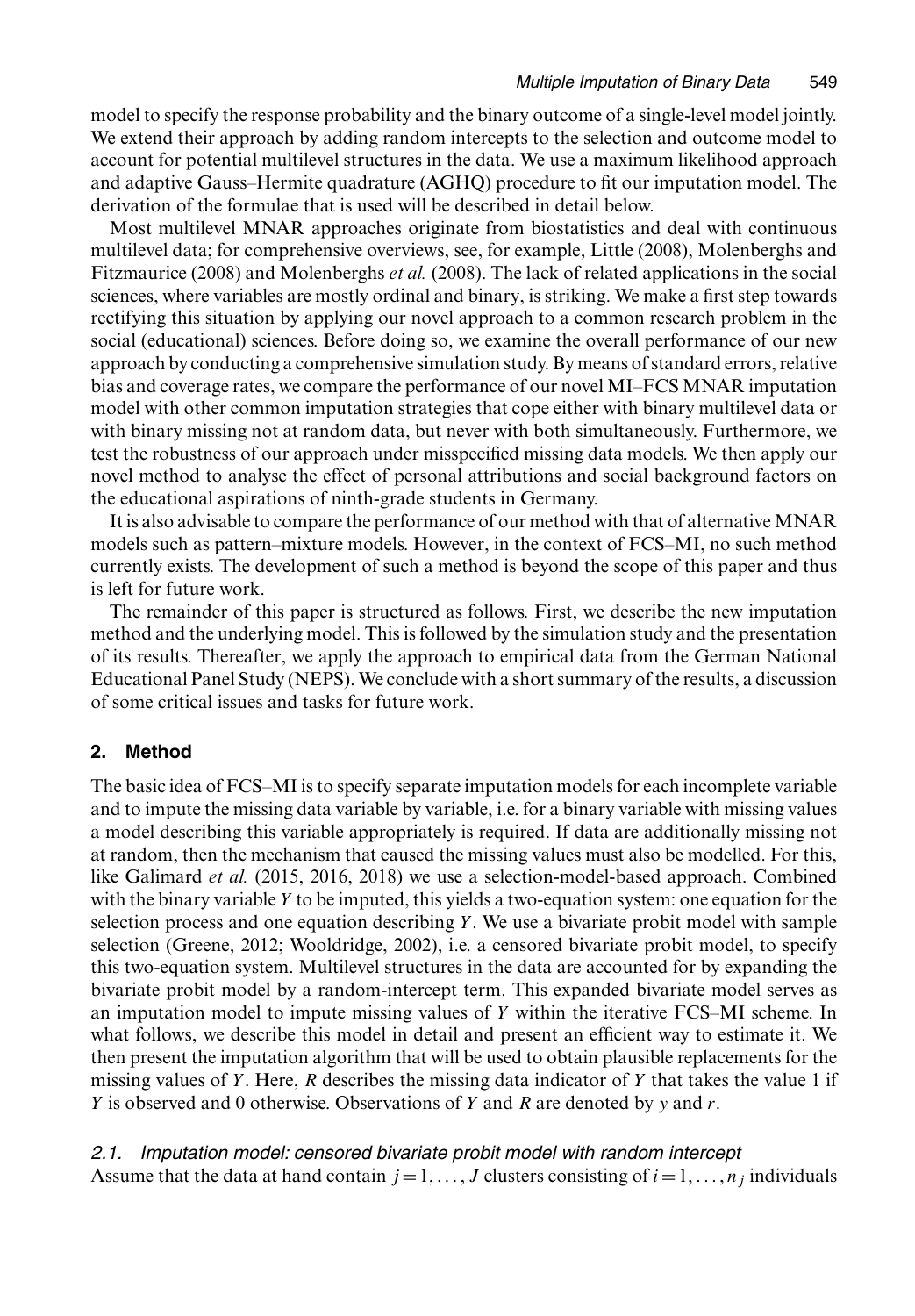respectively. By using the standard probit specification based on a latent variable formulation, the model can be specified as follows:

$$
r_{ji}^* = \beta_R x_{R,ji} + \alpha_{R,j} + \epsilon_{R,ji},
$$
  
\n
$$
y_{ji}^* = \beta_Y x_{Y,ji} + \alpha_{Y,j} + \epsilon_{Y,ji}
$$
\n(2.1)

with

$$
r_{ji} = \mathbf{1}(r_{ji}^* > 0),
$$
  
\n
$$
y_{ji} = \begin{cases} 1 & \text{if } (y_{ji}^* > 0 \& r_{ji} = 1), \\ 0 & \text{if } (y_{ji}^* < 0 \& r_{ji} = 1), \\ \text{not applicable} & \text{if } r_{ji} = 0. \end{cases}
$$

The first equation accounts for the non-random selection process, i.e. for the missing data mechanism in our case. The second equation models the focal variable Y and defines the outcome equation. The asterisk denotes the latent variables  $r_{ji}^*$  and  $y_{ji}^*$ , whose observed equivalents are  $r_{ij}$  and  $y_{ji}$ . The covariates of the two regression equations are  $x_R$  and  $x_Y$ , and  $\beta_R$  and  $\beta_Y$  are the related coefficients.  $\alpha_{R,i}$  and  $\alpha_{Y,i}$  are the random intercepts for describing cluster effects, and  $\epsilon_{R,ji}$  and  $\epsilon_{Y,ji}$  are the error terms. The function 1 denotes the indicator function and 'not applicable' denotes a missing value. To assure model identifiability,  $x<sub>Y</sub>$  must be a subset of  $x<sub>R</sub>$ and  $x_R^e = x_R \setminus x_Y$  to be highly correlated with r and hardly connected to y (Rendtel, 1992). The set  $x_R^e$  is called the exclusion restriction. The selection and the outcome equation are linked through correlated error terms and random intercepts:

$$
\begin{pmatrix} \epsilon_R \\ \epsilon_Y \end{pmatrix} \sim N \left\{ \begin{pmatrix} 0 \\ 0 \end{pmatrix}, \begin{pmatrix} 1 & \rho \\ \rho & 1 \end{pmatrix} \right\},\n\begin{pmatrix} \alpha_R \\ \alpha_Y \end{pmatrix} \sim N \left\{ \begin{pmatrix} 0 \\ 0 \end{pmatrix}, \begin{pmatrix} \sigma_R^2 & \tau \sigma_R \sigma_Y \\ \tau \sigma_R \sigma_Y & \sigma_Y^2 \end{pmatrix} \right\}.
$$
\n(2.2)

Here  $\rho$  describes the correlation of the bivariate distribution of  $R^*$  and  $Y^*$ , and therefore models the relationship between the selection and outcome equation. Clearly, this two-equation system specifies only the dependence of the missing-data mechanism on the outcome variable appropriately if the normality assumptions hold. To capture potential dependences of the missing data mechanism on the cluster structure of the data, the random intercepts  $\alpha_R$  and  $\alpha_Y$  are also allowed to depend on each other.  $\tau$  denotes the correlation of the bivariate normal distribution of  $\alpha_R$  and  $\alpha_Y$ , and  $\Sigma$  their variance–covariance matrix. In this paper, only a two-level hierarchy is considered, but the extension to further levels is straightforward.

The log-likelihood function of the two-equation model (2.1) can be expressed as (see, for example, Greene (2012))

$$
\ln(L) = \sum_{j=1}^{J} \ln\left(\int_{-\infty}^{\infty} \int_{-\infty}^{\infty} \prod_{i=1}^{n_j} [r_{ji}y_{ji} \Phi_2(\beta_R x_{R,ji} + \alpha_{R,j}, \beta_Y x_{Y,ji} + \alpha_{Y,j}, \rho) \right) \qquad (2.3)
$$
  
+  $r_{ji}(1 - y_{ji}) \Phi_2\{\beta_R x_{R,ji} + \alpha_{R,j}, -(\beta_Y x_{Y,ji} + \alpha_{Y,j}), -\rho\}$   
+  $(1 - r_{ji}) \Phi\{-(\beta_R x_{R,ji} + \alpha_{R,j})\} \phi_2(\alpha_{R,j}, \alpha_{Y,j} | \mathbf{0}, \Sigma) \right) d\alpha_{R,j} d\alpha_{Y,j}.$ 

Here,  $\Phi_2(\cdot)$  denotes the cumulative distribution function of the bivariate standard normal distribution and  $\Phi(\cdot)$  is the cumulative distribution function of the univariate standard normal. The function  $\phi_2(\cdot|\mathbf{0}, \Sigma)$  is the probability density function of a bivariate normal distribution with mean 0 and variance–covariance matrix  $\Sigma$ . The two random intercepts  $\alpha_R$  and  $\alpha_Y$  are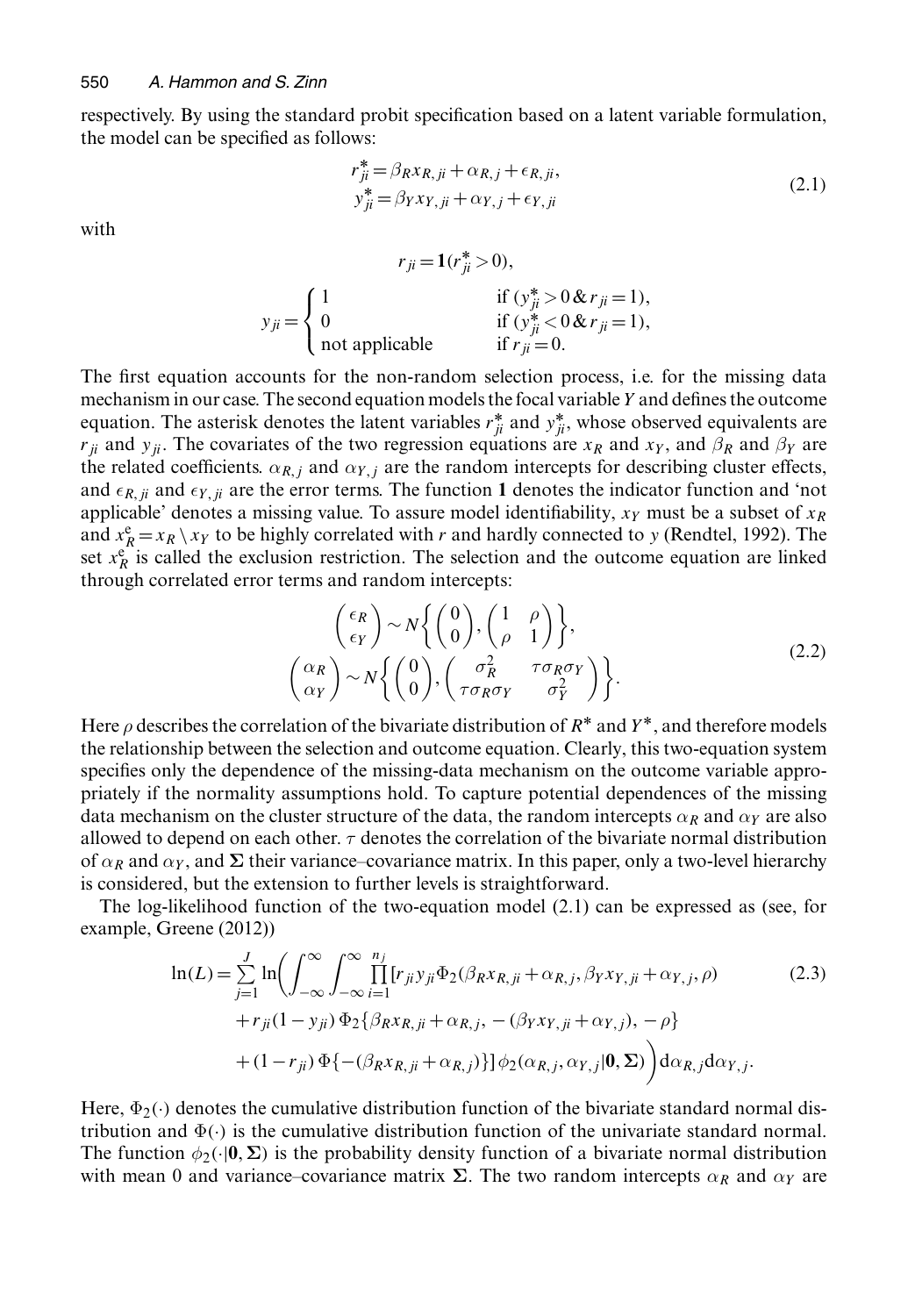treated as nuisance parameters and are integrated out. This works in the same way as for the univariate panel model with one random intercept (see, for example, Butler and Moffitt (1982)). The double integral of the log-likelihood function (2.3) has no closed form solution. One way to solve the integral nevertheless is to approximate the area under the integrand. This can be done by using either simulation (e.g. Cappellari and Jenkins (2003), Greene (2004) and Train (2009)) or quadrature techniques (e.g. Delattre and Moussa (2015) and Mulkay (2015)). In this paper, we use Gauss–Hermite quadrature (GHQ) to solve the double integral. The reason is that simulation is expected to take much more computational time for the two dimensions that we have than quadrature, which is of tremendous disadvantage in the context of MI when data are imputed several times and usually also for several variables. Simulation only becomes beneficial with higher dimensions since the required number of iterations for approximating the integrals does not depend on the number of dimensions. GHQ approximates an integral of a specific form by a weighted sum of the integrand evaluated at predetermined abscissas of the variable that is integrated out (see Abramowitz and Stegun (1964) and Davis and Rabinowitz (1967)). These predetermined abscissas are called quadrature points. For example, in the one-dimensional case the integral of the form

$$
I = \int_{-\infty}^{\infty} f(x) \exp(-x^2) dx
$$

can be approximated by

$$
\tilde{I} = \sum_{p=1}^{P} \omega_p f(a_p),
$$

where the quadrature points  $a_p$  are set to be the nodes of the Hermite polynomial and  $\omega_p$  are the corresponding weights with  $p=1, \ldots, P$ . By design, the quadrature points are set symmetrically around zero. The accuracy of the Gauss–Hermite approximation  $\tilde{I}$  depends on the chosen number P of quadrature points. Ideally, P is determined by investigating the convergence behaviour of I when P is increased. However, Lesaffre and Spiessens (2001) showed that a number of  $P = 10$  is often sufficient and differences by further increasing P are only minimal. The Gauss– Hermite weights and nodes can be found in the tables of Abramowitz and Stegun (1964) or can be computed by using an algorithm that was proposed by Golub and Welsch (1969). An improved version of GHQ is AGHQ (Liu and Donald, 1994; Naylor and Smith, 1982). Here, in contrast with traditional GHQ, the quadrature points are set symmetrically around the maximum value of the integrand. In other words, AGHQ shifts and scales the quadrature locations to place them under the peak of the integrand, so that the function is evaluated where the area is expected to be largest. Applying the AGHQ approach to log-likelihood equation (2.3) gives the following approximation (the corresponding calculation steps yielding this formula are given in the on-line supplementary material provided along with this paper):

$$
\ln(L) \simeq \sum_{j=1}^{J} \ln \left( |\Omega_j|^{1/2} \times 2 \sum_{p_1=1}^{P} \sum_{p_2=1}^{P} \omega_{p_1} \omega_{p_2} \prod_{i=1}^{n_j} [r_{ji} y_{ji} \Phi_2(\beta_R x_{R,ji} + \tilde{a}_{jp_1}, \beta_Y x_{Y,ji} + \tilde{a}_{jp_2}, \rho) + r_{ji} (1 - y_{ji}) \Phi_2{\beta_R x_{R,ji} + \tilde{a}_{jp_1}, -(\beta_Y x_{Y,ji} + \tilde{a}_{jp_2}), -\rho} + (1 - r_{ji}) \Phi\{-(\beta_R x_{R,ji} + \tilde{a}_{jp_1})\} \phi_2(\tilde{\mathbf{a}}_{jp} | \mathbf{0}, \Sigma) \exp(\mathbf{a}_p' \mathbf{a}_p)\right),
$$
(2.4)

where  $p_1 = 1, \ldots, P$  and  $p_2 = 1, \ldots, P$  are the quadrature points for the selection equation and for the outcome equation respectively. In contrast with GHQ, AGHQ enables us to specify quadrature points for each cluster separately. It can be expected that this improves the approximation of the cluster-specific integrals  $\int_{-\infty}^{\infty} \int_{-\infty}^{\infty} [\cdots] \phi_2(\cdots) d\alpha_{R,j} d\alpha_{Y,j}$  (compare log-likelihood (2.3)).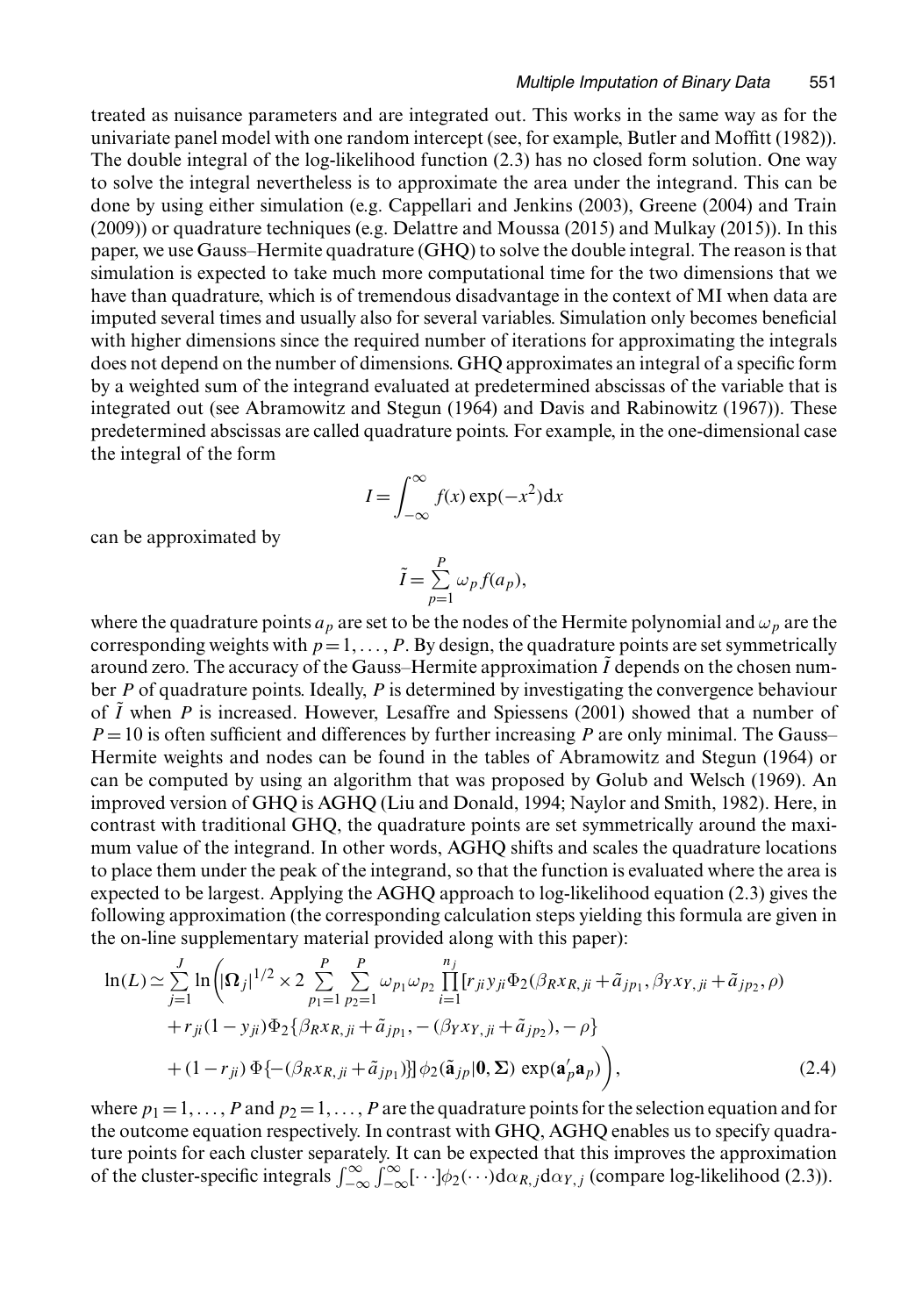The related bivariate quadrature points  $\tilde{\mathbf{a}}_{jp} = (\tilde{a}_{jp_1} \tilde{a}_{jp_2})'$  with  $p = (p_1, p_2)'$  are defined as

$$
\tilde{\mathbf{a}}_{jp} = \boldsymbol{\mu}_j + \sqrt{2\boldsymbol{\Omega}_j^{1/2}} \mathbf{a}_p',
$$

where  $\mathbf{a}_p = (a_{p_1}, a_{p_2})'$  and  $\omega_p = (\omega_{p_1} \omega_{p_2})'$  are the standard Gauss–Hermite nodes and weights. Here, the matrix  $\Omega_j$  scales  $\mathbf{a}_p$  and the vector  $\mu_j$  centres them. The function  $|\Omega_j|$  denotes the determinant of  $\Omega_j$ . The square root of  $\Omega_j$ ,  $\Omega_j^{1/2}$ , can be properly described by the lower triangular matrix **T** of the Cholesky decomposition of  $\Omega_j = TT'$ .

There are different approaches to specify  $\mu_i$  and  $\Omega_j$ . Liu and Donald (1994) recommended centring the nodes with respect to the mode of the integrand and scaling them according to the negative inverse Hessian matrix (curvature) at the mode. In the case considered, the mode is the most likely value for the random effects given the observed data and the current estimates of all the other model parameters. The integrand of the likelihood  $l_i$  for cluster j, that is necessary to calculate the cluster-specific mode and curvature, is

$$
l_j = \prod_{i=1}^{n_j} [r_{ji}y_{ji} \Phi_2(\beta_R x_{R,ji} + \alpha_{R,j}, \beta_Y x_{Y,ji} + \alpha_{Y,j}, \rho) + r_{ji}(1 - y_{ji}) \Phi_2\{\beta_R x_{R,ji} + \alpha_{R,j},
$$
  

$$
-(\beta_Y x_{Y,ji} + \alpha_{Y,j}), -\rho\} + (1 - r_{ji}) \Phi\{-(\beta_R x_{R,ji} + \alpha_{R,j})\}\phi_2(\alpha_{R,j}, \alpha_{Y,j}|\mathbf{0}, \Sigma).
$$

Estimators  $\hat{\mu}_j = (\hat{\mu}_{R,j}, \hat{\mu}_{Y,j})'$  of the modes  $\mu_j = (\mu_{R,j}, \mu_{Y,j})'$  of the two random intercepts for cluster j can be computed, for example, by

$$
\hat{\boldsymbol{\mu}}_j = \underset{(\alpha_{R,j}, \alpha_{Y,j})}{\arg \max} \ln(l_j).
$$

The related curvature matrix at the modes,  $\hat{\Omega}_i$ , is a proper estimator for  $\Omega_i$ . It is defined as

$$
\hat{\mathbf{\Omega}}_{j} = \begin{pmatrix} -\frac{\partial^2 l_j}{\partial \alpha_{R,j}^2} & -\frac{\partial^2 l_j}{\partial \alpha_{R,j} \alpha_{Y,j}} \\ -\frac{\partial^2 l_j}{\partial \alpha_{R,j} \alpha_{Y,j}} & -\frac{\partial^2 l_j}{\partial \alpha_{Y,j}^2} \end{pmatrix}^{-1}
$$

:

The estimator  $\hat{\mu}_i$  must be found by some numerical optimization algorithm such as the Nelder– Mead method, whereas  $\hat{\Omega}_i$  can be calculated analytically or also solved numerically. In general, AGHQ is clearly superior to ordinary GHQ since it dramatically reduces the number of necessary quadrature points to approximate a given integral by sampling the nodes in the relevant region of the function. Although additional time is needed to compute the mode and curvature at each maximization iteration, many fewer quadrature points are required for the same approximation accuracy (Lesaffre and Spiessens, 2001). This applies especially when the mode of the integrand is far from 0. We rely on the standard maximum likelihood approach to estimate the parameters of the approximated log-likelihood function (2.4). For numerical optimization we suggest using the Broyden–Fletcher–Goldfarb–Shanno method (e.g. Goldfarb (1970))—a very powerful and efficient optimization algorithm for solving unconstrained non-linear optimization problems that belongs to the group of quasi-Newton methods. These methods do not require the computation of the Hessian matrix but approximate it in each iteration by using the gradients. This fact makes them computationally very attractive (e.g. Nocedal and Wright (2006)). To speed up the maximization process of parameter estimation, we calculated the analytic gradients of equation (2.4), which can be found in the on-line supplementary material, and use them during optimization. Note that, during the optimization procedure,  $\hat{\mu}_i$  and  $\hat{\Omega}_i$  must be computed for each individual cluster in each iteration step.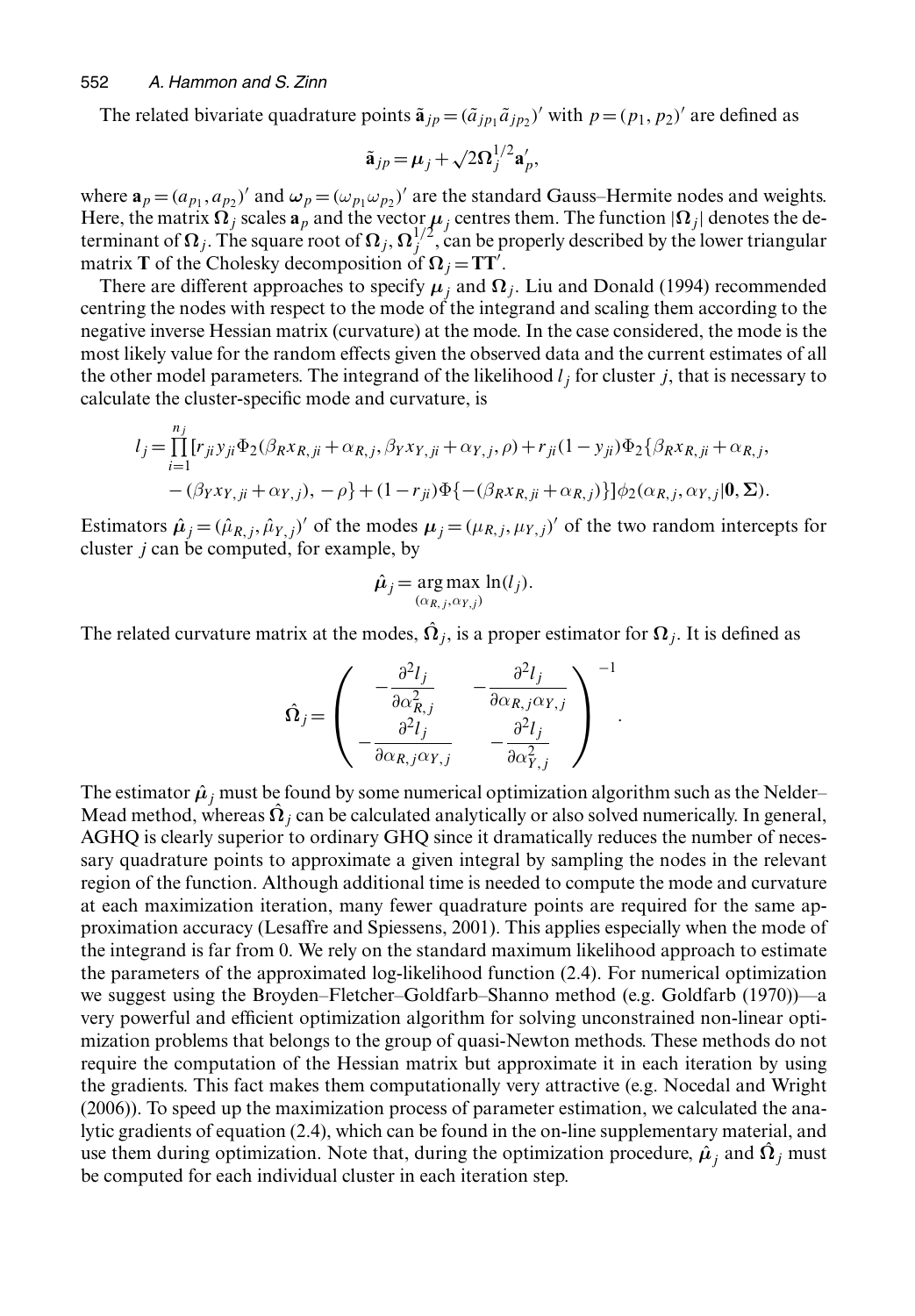#### *2.2. Imputation algorithm: fully conditional specification*

With the imputation model at hand and an adequate method to estimate it, missing values can now be imputed. As already stated, in FCS–MI, the incomplete variables are imputed sequentially in a univariate fashion. For this, plausible replacements are drawn variable by variable from the related conditional densities. In our case, the bivariate probit model (2.1) determines the conditional density of Y. Let  $\theta = (\beta_Y, \beta_R, r, \xi_Y^2, \xi_R^2, z)$  be the unknown parameters of the bivariate probit model, where  $r = \tanh^{-1}(\rho)$ ,  $\xi_Y^2 = \ln(\sigma_Y^2)$ ,  $\xi_R^2 = \ln(\sigma_R^2)$  and  $z = \tanh^{-1}(\tau)$  are common transformations to preserve the range constraints of the parameters during maximization. At each iteration the following five steps are conducted to impute the missing values of Y. At each FCS–MI iteration step the approximated log-likelihood (2.4) must be maximized to obtain updated estimates  $\hat{\theta}$  for  $\theta$ . Furthermore, to ensure a proper imputation procedure, parameter uncertainty must be considered (Rubin, 1987). This is achieved by drawing parameter candidates  $\theta$  by using a normal approximation to the posterior distribution of  $\theta$  (e.g. Gelman *et al.* (2013), chapter 4).

*Step 1*: estimate model parameters by maximum likelihood and AGHQ by using equation (2.4), which yields

(a) 
$$
\hat{\theta} = (\hat{\beta}_Y, \hat{\beta}_R, \hat{r}, \hat{\xi}_Y^2, \hat{\xi}_R^2, \hat{z})
$$
 and

(b)  $\hat{\psi}$ , the variance–covariance matrix of  $\hat{\theta}$ .

*Step 2*: draw  $\dot{\theta} = (\dot{\beta}_Y, \dot{\beta}_R, \dot{r}, \dot{\xi}_Y^2, \dot{\xi}_R^2, \dot{z})$  from  $N(\hat{\theta}, \hat{\psi})$ , and retransform  $\dot{\rho} = \tanh(\dot{r})$ ,  $\dot{\tau} = \tanh(\dot{z})$ , and  $\dot{\sigma}_Y^2 = \exp(\xi_Y^2)$  and  $\dot{\sigma}_R^2 = \exp(\xi_R^2)$ .

*Step 3*: draw random-intercept candidates  $(\alpha_{R,i}, \alpha_{Y,i})'$  for each cluster j from  $N(\hat{\mu}_i, \hat{\Omega}_i)$ . *Step 4*: calculate for each unit with missing Y the probability  $\dot{p}$  that Y equals 1:

$$
\dot{p} = P(Y=1|X_Y, X_R, R=0) = \frac{\Phi_2\{X_Y\beta_Y + \dot{\alpha}_Y, -(X_R\dot{\beta}_R + \dot{\alpha}_R), -\dot{\rho}\}}{\Phi\{-(X_R\dot{\beta}_R + \dot{\alpha}_R)\}}.
$$

*Step 5*: draw for each missing value  $Y_{\text{mis}}$  a replacement from a Bernoulli distribution with success probability  $\dot{p}$ .

To generate M imputed data sets, these steps are repeated M times.

This imputation algorithm extends the work of Galimard *et al.* (2018). We have implemented it in a way that the algorithm can be used within the  $mice($  function of the R package mice. (The corresponding source code is available from http://github.com/Angelina Hammon/PaperBinaryMNARmultilevelData.) In FCS–MI, it is common practice that each incomplete variable is also a potential predictor in the imputation models for all the other variables. This applies to Y as well. Since by assumption the missing data indicators R of Y and  $X<sub>Y</sub>$  are correlated (determined by the selection equation), R must be included as predictor in the imputation models of all of the other incomplete variables that are part of  $X<sub>Y</sub>$ ; see also Galimard *et al.* (2016). Otherwise biased imputations may arise.

## **3. Simulation study**

To evaluate the performance of our novel imputation procedure, we conduct a set of distinct Monte Carlo simulation studies, using different data-generating processes to represent possible real world scenarios. For clarity, we concentrate on the univariate imputation model of  $Y$ , and we assume that all the covariates considered are observed completely. However, as already stated, an application of the algorithm to multivariate missing data is straightforward. The number of replications is set to 1000.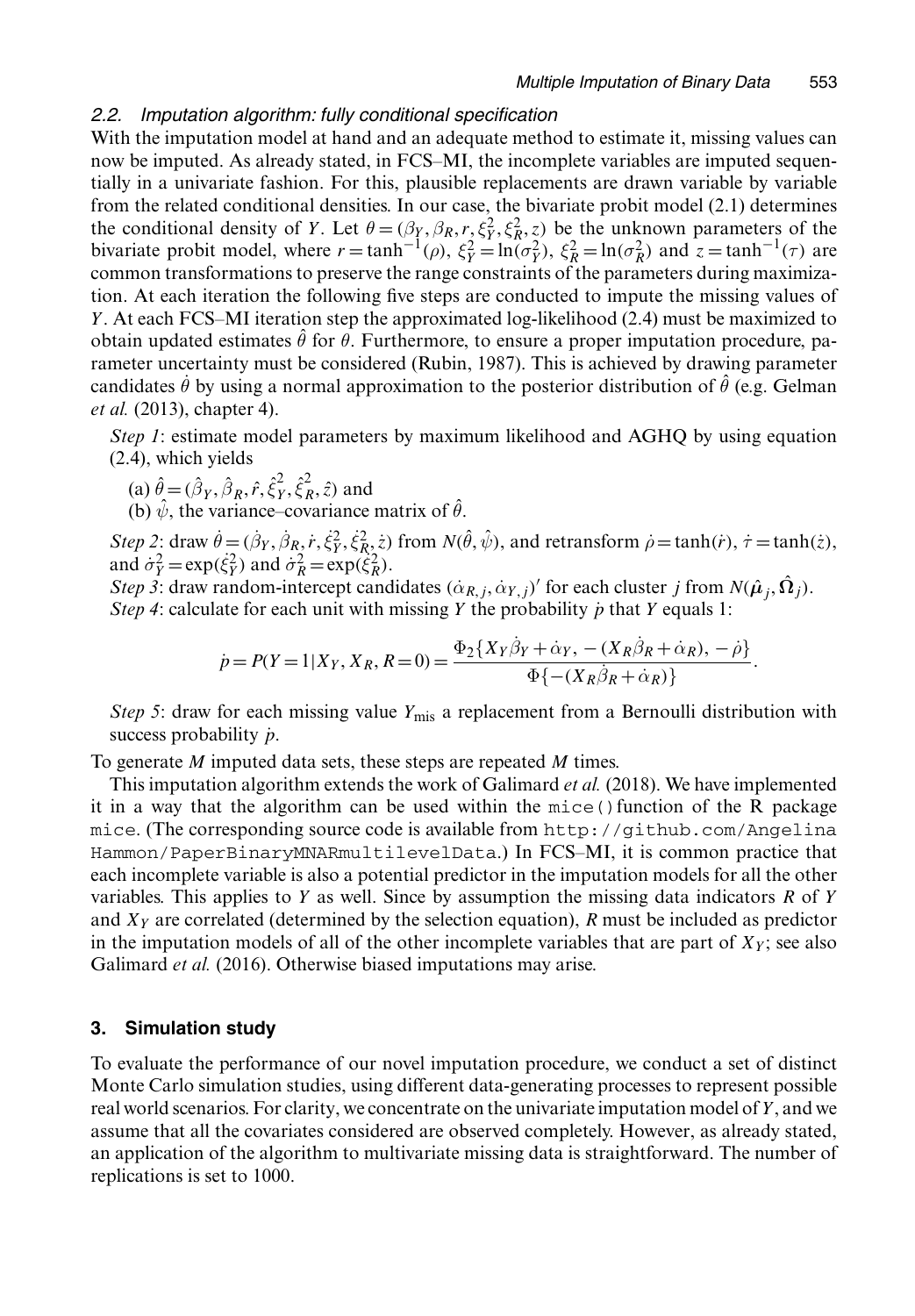#### *3.1. Data generation*

In sum, we consider five simulation scenarios. The total sample size is set to  $n=2500$  and the number of clusters equals  $m=50$ , leading to a cluster size of  $n_j = 50$ ,  $j = 1, \ldots, m$ . These numbers are in line with cluster and sample sizes that are commonly used in educational research, for example, when describing students in schools. For simplicity, we assume that all clusters comprise the same number of units. However, the method can also be applied without any problems in case of different cluster sizes. In any simulation scenario, we initially generate complete data sets with one binary outcome variable  $y_{ii}$ ,  $i=1,\ldots,n_j$ , and three different normally distributed covariates  $x_{1,ji}, x_{2,ji}$  and  $x_{3,ji}$  according to

$$
x_{1,ji} \sim N(0, 0.3^2),
$$
  
\n
$$
x_{2,ji} \sim N(0, 0.8^2),
$$
  
\n
$$
x_{3,ji} \sim N(0, 4^2)
$$

and

$$
y_{ji}^* = 0.25 + x_{1,ji} + 0.5x_{2,ji} + \alpha_{Y,j} + \epsilon_{Y,ji} \qquad y_{ji} = 1(y_{ji}^* > 0).
$$

Here  $\alpha_{Y,j}$  and  $\epsilon_{Y,ji}$  are drawn according to the model assumptions (2.2) with  $\sigma_R^2 = 0.5$  and  $\sigma_Y^2 = 0.9$ . This yields an intraclass correlation of about 0.3 for the selection indicator r and of approximately 0.45 for the outcome variable y. Missing values are imposed on  $y_{ji}$  by specifying a model for the response indicator  $r_{ii}$ , where  $r_{ii}$  equals 1 if  $y_{ii}$  is observed and is 0 otherwise. To assess the performance of our imputation method under distinct (realistic) missing data situations, we implement models for five different missing data mechanisms. We specify four models for MNAR and one model for missingness at random (MAR). Depending on the mechanism that is considered the parameters  $\rho$  and  $\tau$  of equation (2.2) take varying values expressing different relationships between the response indicator  $r$  and the outcome variable  $y$ . We include different types of MNAR missing data, where we assume that the probability of observing  $y_{ji}$  increases with the value of  $y_{ji}^*$ . Under the first three MNAR scenarios (MNAR selection), missing data are produced by using the following parameterization of the selection equation:

$$
r_{ji}^{*} = 0.5 + 1.5x_{1,ji} - 0.25x_{2,ji} + 0.1x_{3,ji} + \alpha_{R,j} + \epsilon_{R,ji} \qquad r_{ji} = 1(r_{ji}^{*} > 0). \tag{3.1}
$$

To take into account different magnitudes of correlation between  $y_{ji}$  and  $r_{ji}$ , we use three values for  $\rho$ , namely  $\rho \in \{0.3, 0.6, 0.9\}$ , reflecting weak, medium and strong correlation. We set  $\tau = 0.5$  to allow for a medium correlation between the random intercepts of both equations. The variable  $x_3$ represents the exclusion criterion. To evaluate our method also in an MNAR situation, where the missing data mechanism does not strictly follow the selection model specification of the imputation procedure (MNAR non-selection), we consider another MNAR scenario, where the missing data are imposed by

$$
P(r_{ji} = 1) = \Phi(0.8 + 1.75y_{ji}^* + 1.5x_{1,ji} - 2.5x_{2,ji} + \alpha_{R,j})
$$
  

$$
r_{ji} \sim \text{Ber}\{P(r_{ji} = 1)\}.
$$

Here, Ber $(\cdot\cdot\cdot)$  denotes the Bernoulli distribution, and  $\rho$  and  $\tau$  of equation (2.2) are set to 0. Since it is not possible to test empirically whether the missing data mechanism at hand is MAR or MNAR, sensitivity analyses incorporating alternative imputation models with additional external assumptions are the only means of detecting a potential MNAR mechanism. The underlying idea is that, in the case of MAR the inferences should not differ between the distinct MAR and MNAR imputation methods. Thus, to conduct effective sensitivity analyses it is crucial that the alternative imputation models can not only handle data missing not at random but also yield valid inferences under MAR. Therefore, we additionally consider an MAR scenario where the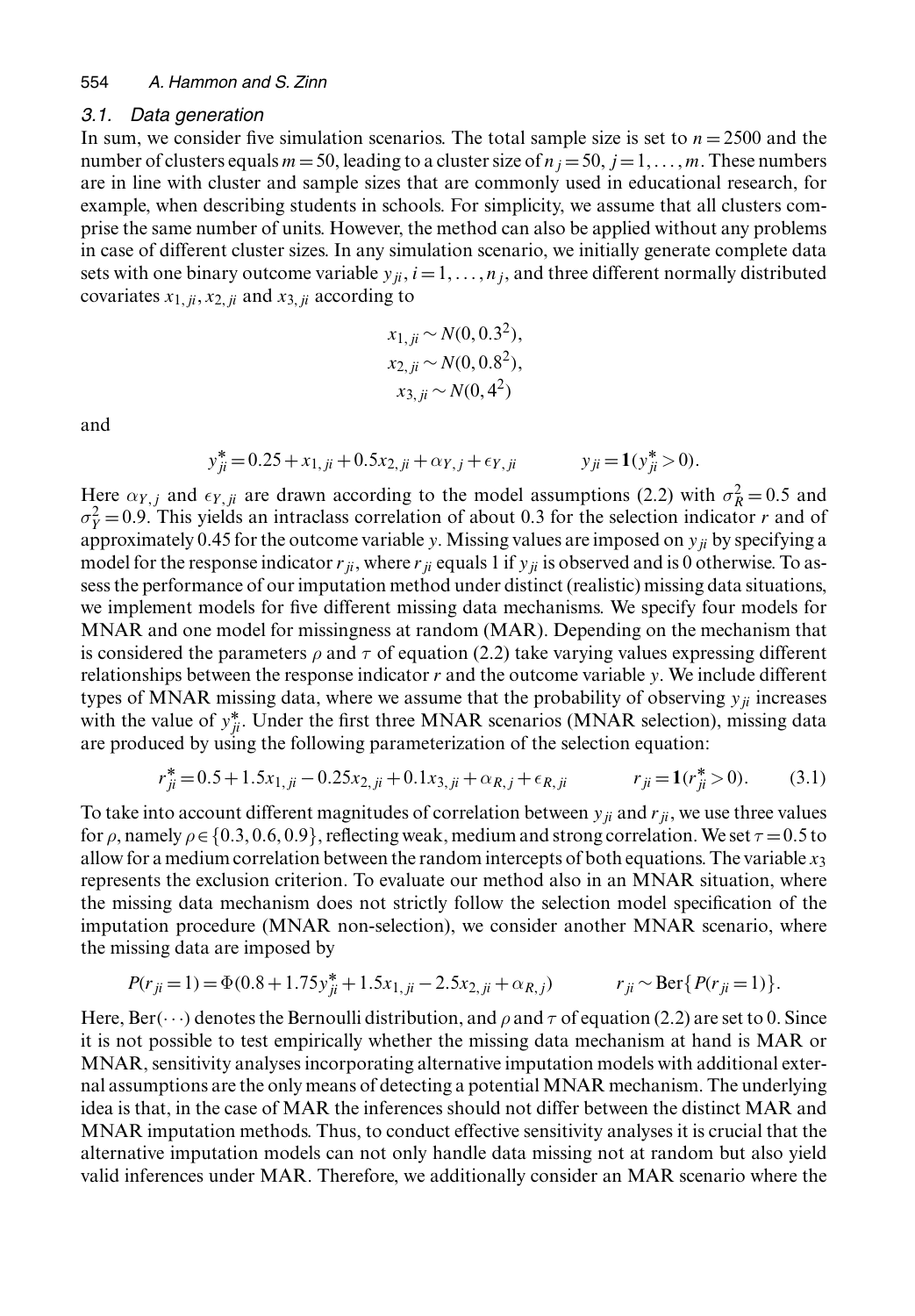missingness does not depend on  $y_{ji}$  to evaluate how our new method performs under MAR. For this, we specify the latent response indicator  $r_{ji}^*$  by using equation (3.1) with  $\rho = 0$  and  $\tau = 0$ . All missing data scenarios that were examined yield approximately 35% missing values in y. The complete code for data generation and analysis of our simulation study is available from http://github.com/AngelinaHammon/PaperBinaryMNARmultilevelData.

#### *3.2. Data analysis*

To assess the adequacy of our new imputation method with AGHQ (referred to in what follows as MNAR AGHQ), its performance will be compared with that of other relevant imputation procedures including methods that assumeMAR.We also tested the performance of our method by using the GHQ approximation. However, the corresponding results are slightly worse than under MNAR AGHQ. Thus, they are not reported. As MAR imputation methods, we use a mixed effects logistic regression as imputation approach (MAR mixed) (Zinn, 2013) as well as a technique that uses a two-stage estimation approach (MAR 2-stage) (Resche-Rigon and White, 2018). Besides these methods, which take into account the multilevel structure of the data, we also evaluate the procedure of Galimard *et al.* (2018, 2015) that handles MNAR by using a selection model approach but is only designed for single-level data (MNAR Galimard). As a benchmark scenario, we present the results of a complete-case analysis (CCA), which in the case at hand (only missing values in y) is also valid under MAR (Von Hippel, 2007). We used  $M = 10$  imputations for each scenario and imputation procedure. Since here we focus on only univariate missing data, which are a special case of monotone missingness, there is no need to iterate the mice algorithm.

Each completed data set is analysed by estimating a mixed effects probit regression on y with covariates  $x_1$  and  $x_2$ . For this, we use the glmer() function of the R package lme4 (Bates *et al.*, 2015). After estimation, all the estimates are pooled by using Rubin's combining rules (Rubin, 1987). We assess the performance of each imputation method by using the empirical means of the parameter estimates, their relative bias and the empirical standard errors of the estimates, as well as the root mean square of the estimated standard errors. Furthermore, we derive and evaluate the coverage rates of the nominal 95% confidence intervals.

#### *3.3. Results*

For the various imputation strategies and simulation scenarios including the MNAR scenario based on a selection model with medium correlation, i.e. for  $\rho = 0.6$ , Table 1 shows the results for the regression parameter  $\beta_1$  of the first covariate  $x_1$ . Table 2 gives the estimates for the slope parameter  $\beta_2$  of variable  $x_2$ . The results for the selection-model-based scenarios with low and high correlation, i.e.  $\rho \in \{0.3, 0.9\}$ , are not reported here since they are similar in terms of relative bias and coverage rates. However, they can be found in the on-line supplementary material to this paper. If the true missing data mechanism is MAR, the CCA and the imputation model based on a mixed logistic regression (MAR mixed), which are both designed for this type of missing data, perform—as expected—very well in terms of bias. Surprisingly, the MAR 2-stage approach performs rather badly under MAR with regard to both bias and coverage. Apparently, the twomodel strategy is not suitable for the kind of hierarchical data situation that is considered in our simulation study. The results of Audigier *et al.* (2017) suggest that the method introduces bias with cluster sizes below 100, which might be the reason for its poor performance in our simulation study. Our novel approach MNAR AGHQ performs well under the MAR scenario, with an average relative downward bias of 1.98% and a reasonable coverage rate of 96% for  $\beta_1$ . The bias is slightly higher than for the CCA or MAR mixed, but nevertheless these results confirm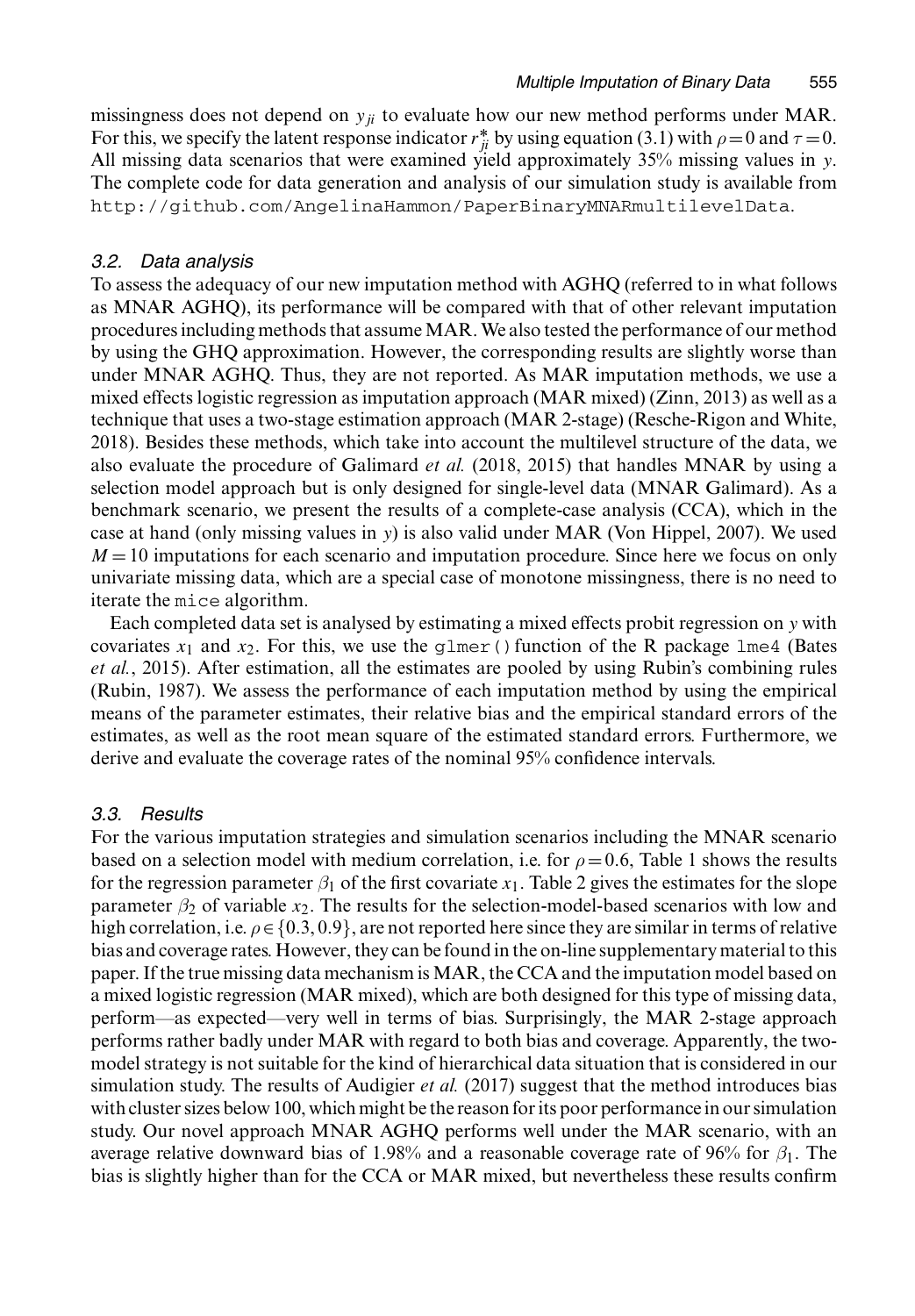| Method               | Mechanism             |        | emp.mean rel.bias $(\% )$ | $SE_{\text{emp}}$ | $SE_{mod}$ | $CR(\%)$ |
|----------------------|-----------------------|--------|---------------------------|-------------------|------------|----------|
| Before deletion      | <b>MAR</b>            | 1.0020 | 0.51                      | 0.1032            | 0.0983     | 95.6     |
|                      | MNAR selection        | 1.0038 | 0.43                      | 0.1030            | 0.1045     | 93.2     |
|                      | MNAR non-selection    | 1.0055 | 0.51                      | 0.1033            | 0.1090     | 94.4     |
| <b>CCA</b>           | <b>MAR</b>            | 1.0064 | 0.95                      | 0.1339            | 0.1291     | 93.6     |
|                      | MNAR selection        | 0.6765 | $-32.31$                  | 0.1368            | 0.1282     | 38.0     |
|                      | MNAR non-selection    | 0.5465 | $-45.37$                  | 0.1418            | 0.1843     | 16.8     |
| MAR mixed            | MAR                   | 1.0023 | 0.54                      | 0.1499            | 0.1332     | 96.4     |
|                      | MNAR selection        | 0.6524 | $-34.72$                  | 0.1545            | 0.1343     | 42.0     |
|                      | MNAR non-selection    | 0.5462 | $-45.40$                  | 0.1519            | 0.1815     | 18.0     |
| MAR 2-stage          | MAR                   | 0.8931 | $-10.42$                  | 0.1404            | 0.1232     | 92.0     |
|                      | <b>MNAR</b> selection | 0.6146 | $-38.50$                  | 0.1438            | 0.1238     | 21.2     |
|                      | MNAR non-selection    | 0.4855 | $-51.46$                  | 0.1481            | 0.1622     | 8.8      |
| MNAR AGHO            | MAR                   | 1.0166 | $-1.98$                   | 0.1840            | 0.1730     | 96.0     |
|                      | MNAR selection        | 0.9900 | $-0.94$                   | 0.1560            | 0.1476     | 95.2     |
|                      | MNAR non-selection    | 0.9914 | $-0.89$                   | 0.1396            | 0.1291     | 96.8     |
| <b>MNAR</b> Galimard | <b>MAR</b>            | 0.8342 | $-16.32$                  | 0.1815            | 0.1708     | 86.8     |
|                      | MNAR selection        | 0.8322 | $-16.73$                  | 0.1581            | 0.1466     | 85.2     |
|                      | MNAR non-selection    | 0.8772 | $-12.31$                  | 0.1435            | 0.1296     | 88.8     |

**Table 1.** Simulation results for  $\beta_1 = 1$  estimates (with  $\tau = 0.5$  and  $\rho = 0.6$  for MNAR selection) in 1000 simulation runs†

†emp.mean denotes the empirical mean of the estimates, rel.bias the relative bias, SEemp the observed standard errors across all simulations,  $SE_{mod}$  the root mean square of the estimated standard errors and CR the nominal coverage rate. The Monte Carlo standard error of the coverage rate is 0.69% and the maximum Monte Carlo standard error of the bias is 0.58%. The formulae to compute these quantities have been taken from Morris et al. (2019).

**Table 2.** Simulation results for  $\beta_2 = 0.5$  estimates (with  $\tau = 0.5$  and  $\rho = 0.6$  for MNAR selection) in 1000 simulation runs†

| Method               | Mechanism             | emp.mean | rel.bias $(\% )$ | $SE_{\rm{emp}}$ | $SE_{mod}$ | $CR(\%)$ |
|----------------------|-----------------------|----------|------------------|-----------------|------------|----------|
| Before deletion      | <b>MAR</b>            | 0.5019   | 0.70             | 0.0397          | 0.0405     | 96.4     |
|                      | <b>MNAR</b> selection | 0.4969   | $-0.72$          | 0.0395          | 0.0378     | 96.0     |
|                      | MNAR non-selection    | 0.5017   | 0.19             | 0.0397          | 0.0390     | 96.4     |
| CCA                  | <b>MAR</b>            | 0.5031   | 0.93             | 0.0502          | 0.0519     | 93.6     |
|                      | <b>MNAR</b> selection | 0.6050   | 20.87            | 0.0532          | 0.0517     | 47.2     |
|                      | MNAR non-selection    | 0.9706   | 93.84            | 0.0662          | 0.0625     | 0.0      |
| MAR mixed            | <b>MAR</b>            | 0.5004   | 0.39             | 0.0524          | 0.0522     | 94.8     |
|                      | MNAR selection        | 0.6061   | 21.10            | 0.0552          | 0.0523     | 55.2     |
|                      | MNAR non-selection    | 0.9622   | 92.18            | 0.0744          | 0.0645     | 0.0      |
| MAR 2-stage          | <b>MAR</b>            | 0.4146   | $-16.81$         | 0.0518          | 0.0495     | 66.0     |
|                      | <b>MNAR</b> selection | 0.5006   | 0.01             | 0.0558          | 0.0477     | 97.2     |
|                      | MNAR non-selection    | 0.8286   | 65.49            | 0.0750          | 0.0804     | 4.0      |
| <b>MNAR AGHO</b>     | MAR                   | 0.4916   | $-1.29$          | 0.0574          | 0.0610     | 91.2     |
|                      | <b>MNAR</b> selection | 0.4882   | 2.47             | 0.0693          | 0.0653     | 92.8     |
|                      | MNAR non-selection    | 0.5183   | 3.52             | 0.1068          | 0.0992     | 95.2     |
| <b>MNAR</b> Galimard | <b>MAR</b>            | 0.4083   | $-18.09$         | 0.0561          | 0.0558     | 59.6     |
|                      | <b>MNAR</b> selection | 0.4141   | $-17.26$         | 0.0607          | 0.0621     | 70.8     |
|                      | MNAR non-selection    | 0.4457   | $-10.99$         | 0.1044          | 0.0942     | 90.0     |
|                      |                       |          |                  |                 |            |          |

†emp.mean denotes the empirical mean of the estimates, rel.bias the relative bias, SEemp the observed standard errors across all simulations,  $SE_{mod}$  the root mean square of the estimated standard errors and CR the nominal coverage rate. The Monte Carlo standard error of the coverage rate is 0.69% and the maximum Monte Carlo standard error of the bias is 0.34%. The formulae to compute these quantities have been taken from Morris *et al.* (2019).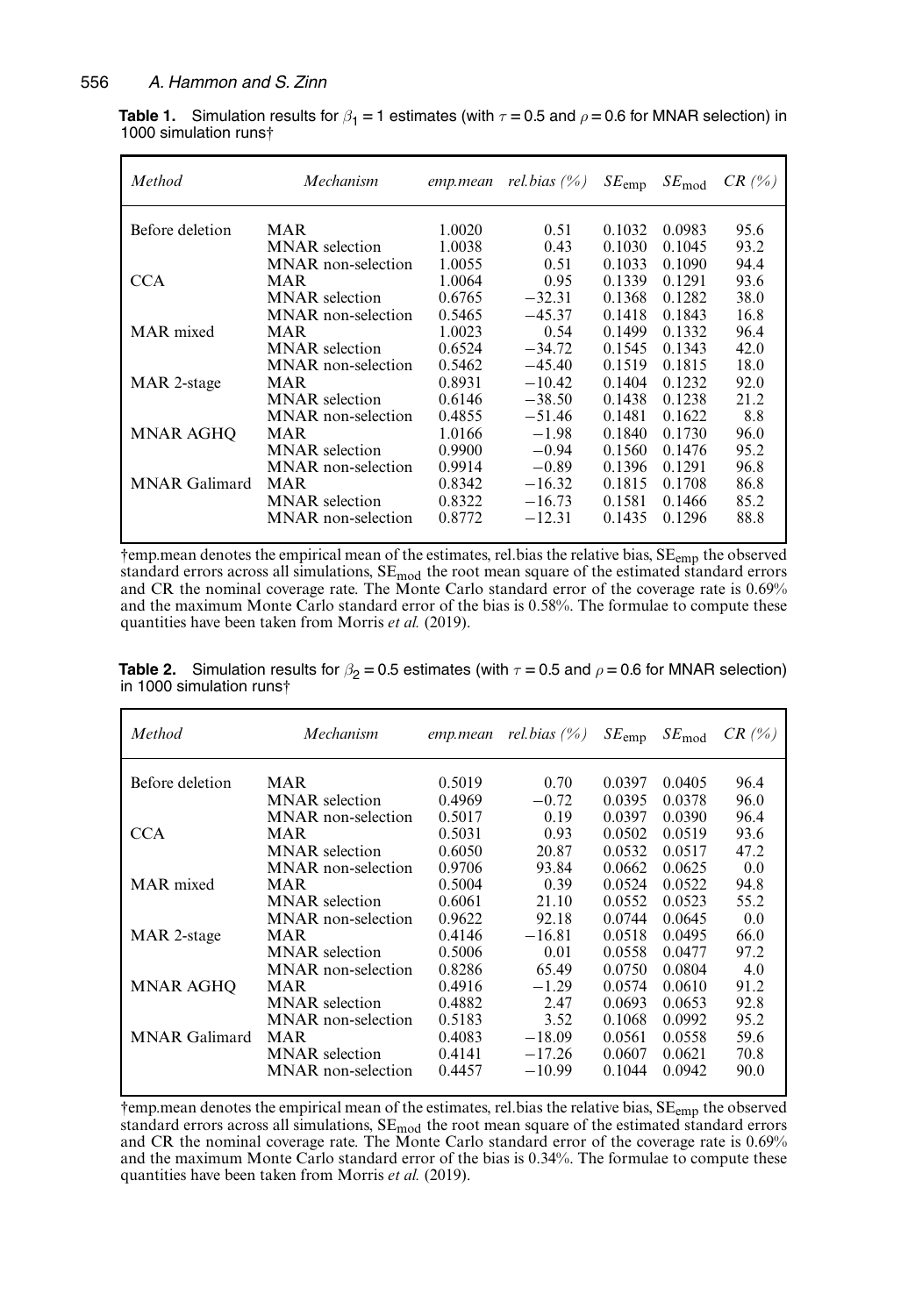that our novel approach also works for missing data that are in fact missing at random, which is a crucial property for conducting adequate sensitivity analyses. In the considered MNAR scenarios, the MNAR AGHQ method clearly outperforms all competing approaches. For  $\beta_1$ , it yields, under both MNAR conditions, a relative bias of lower than 1% and coverage rates near the nominal coverage probability. The three MAR methods underestimate  $\beta_1$  up to 51.46% in both MNAR scenarios. The approach of Galimard (MNAR Galimard) yields biased estimates for  $\beta_1$  in all scenarios. This is caused by the fact that Galimard's model does not induce any multilevel structure into the imputed values.

In principle, the results for parameter  $\beta_2$  are similar to those of parameter  $\beta_1$ . The MAR mixed approach shows a high upward bias in all the considered MNAR scenarios along with very low coverage rates. Interestingly, the MAR 2-stage technique leads to an unbiased estimate for  $\beta_2$  and to a nominal coverage of 97.2% in the MNAR scenario based on the selection model and even outperforms MNAR AGHQ, which shows a relative bias of 2.47% and a coverage rate of 92.8%. In contrast, MAR 2-stage again yields a poor coverage rate and biased estimate in the presence of MAR. All three MAR methods overestimate  $\beta_2$  up to 93.84% under MNAR. For  $\beta_2$ , our new approach MNAR AGHQ again shows reasonable performance in terms of bias and coverage in all the scenarios considered. However, in the data situation where missing data are created under a non-selection model, the estimate is slightly more biased than for the other scenarios. In addition, the bias is also higher than for the estimate of  $\beta_1$  in the same missing data situation. Nevertheless, the average relative bias of 3.52% still lies within an acceptable range, in particular compared with the performance of the other methods investigated, which clearly underperform relative to MNAR AGHQ. Under MAR, MNAR AGHQ shows a slightly lower coverage rate for  $\beta_2$  than expected, but it still lies in a reasonable range. As for  $\beta_1$  the MNAR Galimard model biases the estimates of  $\beta_2$  downwards and results in too low coverage rates. Hence, even if the MNAR mechanism is modelled, the failure to consider the hierarchical data structure during imputation leads to incorrect estimates of fixed effects parameters.

## **4. Analysis of educational aspirations**

We apply our novel imputation method to a frequently studied problem in educational research: young people's educational aspirations and the effect of their social background. Our analysis focuses on ninth-grade students attending lower secondary school, *Hauptschule*, the lowest track of secondary school in Germany. This group is particularly affected by social disadvantage (Schneider, 2018;Woßmann, 2007) and thus is of special interest to educational researchers. This ¨ is especially true for the relationship between parental education and the degree that students aspire to obtain. We use wave 1 of the NEPS starting cohort 'School and vocational training: educational pathways of students in grade 9 and higher' to study the aspirations of ninth graders to graduate with a degree that is higher than the degree that is offered by the school that they are currently visiting. For students attending *Hauptschule*, this is either an intermediate secondary degree or a degree allowing for university admission. We study the effect of parental education on a student's aspirations by using the information on whether a student's mother has a university admission certificate (UAC) or not. As personal attributes that may influence students' aspirations we consider their grades in mathematics and German and their competencies in mathematics and reading, and their gender, as well as their migration background (measured by generation status smaller than 3.5). Competency scores are estimated as weighted maximum likelihood estimates (Warm, 1989). Detailed information on the measurement of competencies in the NEPS is given in Duchhardt and Gerdes (2013), Gehrer *et al.* (2012) and Neumann *et al.* (2013). Grades range from '1, very good' to '6, insufficient'. We are aware of the problem of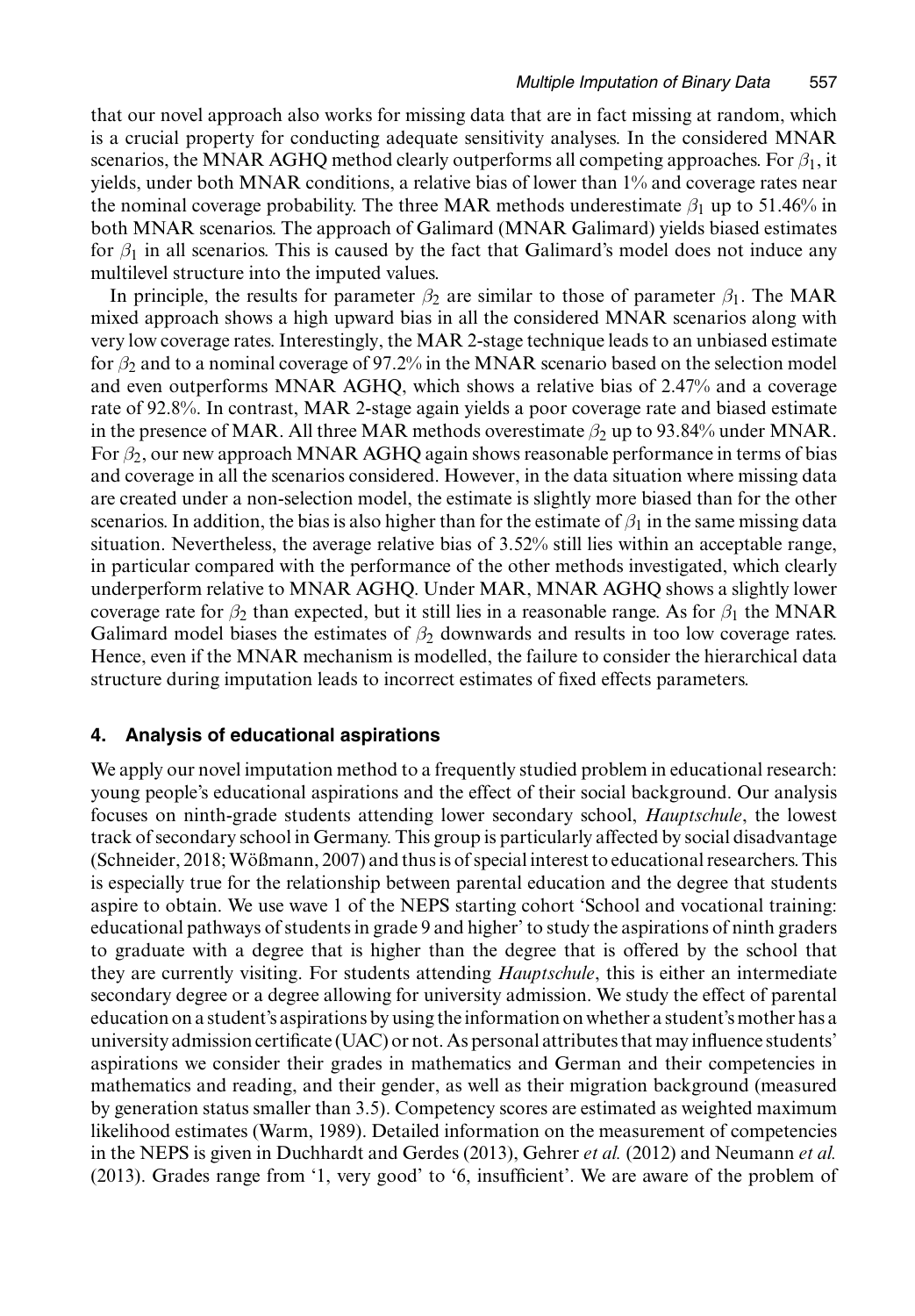multicollinearity between grades and competency scores. Nonetheless, in Germany correlations between both quantities are comparably low in lower secondary school (e.g. around −0:32 between grades in German and reading competencies in 2012 (Authors Education Report (2016), page 94)). Thus, competencies are included in the outcome model to capture ability effects that grades do not map. As possible composition effect, we consider the proportion of mothers with a UAC in a school's entire ninth-grade level. The participation in the NEPS survey is voluntary. As a consequence, some schools in the sample have only a few ninth graders. We exclude schools with fewer than 10 ninth graders from our sample to reduce distortion and estimation problems. This results in a loss of 4% of the students. In sum, our data set comprises observations on 3291 ninth graders in 142 schools who were surveyed in 2011. The average number of ninth graders in a school is 23.2 (with a minimum of 10 students and a maximum of 48 students). In total, 77.2% of the ninth graders surveyed aspire to obtain a higher degree than they can obtain at *Hauptschule*. The grade level intraclass correlation ICC concerning higher aspirations of students is 22.7% (with a standard deviation of less than 0.1). Hence, the multilevel structure of our data is obvious. The on-line supplementary material shows all the model variables along with their mean values, standard deviations and the proportion of missing values. The variables on competencies and gender exhibit very few missing values (at maximum 4%), whereas the variables on migration background, aspirations and grades show a few more missing values (from 13% to 17%). However, we find a high percentage of missing values (more than 50%) for maternal education. Using Little's test (Little, 1988), we see that the missingness mechanism that generated our data set is not missingness completely at random, i.e. it is either MAR or MNAR. To cope with this issue, we use the FCS–MI approach, applying distinct imputation methods depending on the nature of the variable to be imputed. It is clear that a regressor in a multilevel model does not necessarily have to have a multilevel structure as well. Imputing missing values of a regressor with a single level structure by using a multilevel imputation model can lead to an unnecessarily high variance of the imputed values. Therefore, we first compute ICC for all the variables, using their observed values to assess whether a multilevel imputation routine is required. As a rule of thumb, we consider ICC-values that are higher than 20% as at risk of having a multilevel structure, whereas regressors with lower ICC-values are assigned a single-level imputation model. We find ICC-values larger than 20% for migration background and higher aspirations. Thus, higher aspirations and migration background are imputed by using multilevel imputation approaches, and all other variables are imputed by a single-level approach. From non-response analyses with similar NEPS data, we know that people with lower educational attainment are less likely to take part in the survey; see Zinn *et al.* (2018). Furthermore, we suspect that students with lower educational aspirations more often refuse to take part than their counterparts. Thus, we hypothesize that MNAR mechanisms generated the data on maternal education and educational aspirations. We use Galimard's imputation method (Galimard *et al.*, 2016) to impute the variable 'mother has UAC' and our novel method to impute 'higher aspirations'. As an exclusion criterion (in the selection models), we use the information on whether students were ever surveyed individually at home, on line or by phone i.e. not at school—within nine waves (i.e. within 5 years). This appears to be an optimal choice since we find high correlations between this survey mode variable and the indicators of whether an aspiration value has been observed (around 95.8%) or of whether maternal education has been observed (around 46.1%). In contrast, we find low correlations between the survey mode variable and the observed aspiration values (0.03%) and the observed maternal education values (16.7%). Thus, we do not expect that the complete aspiration variable or the complete maternal education variable are substantially correlated with the survey mode variable. All other variables are imputed by using an MAR approach. In detail, missing values for grades are imputed by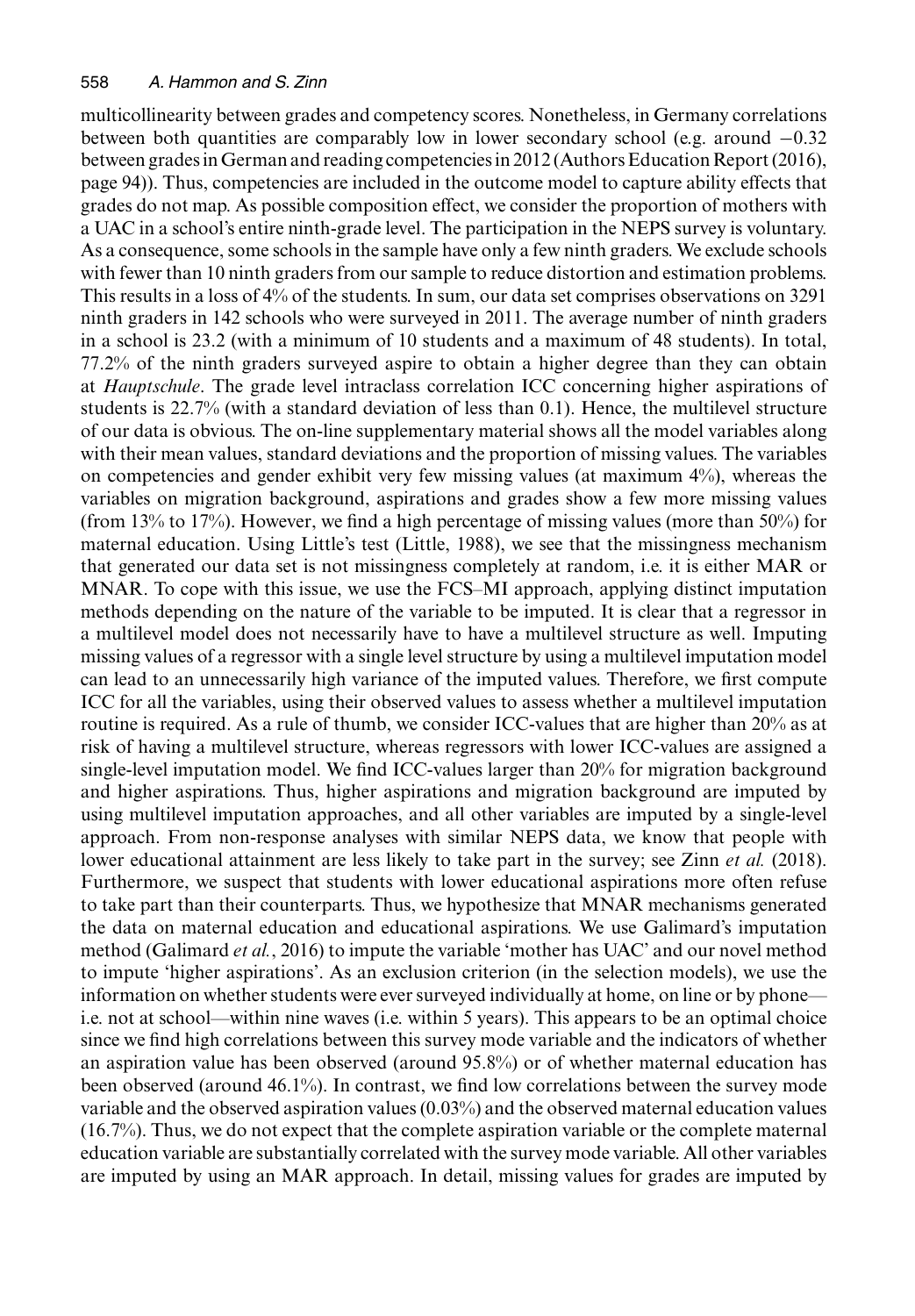| Variable                                                                       | Results for CCA |                 | Results for MAR |                 | <b>Results for MNAR</b> |                 |
|--------------------------------------------------------------------------------|-----------------|-----------------|-----------------|-----------------|-------------------------|-----------------|
|                                                                                | Ĝ               | <i>p</i> -value | B               | <i>p</i> -value | $\beta$                 | <i>p</i> -value |
| Grade in mathematics                                                           | $-0.112$        | 0.203           | $-0.151$        | 0.023           | $-0.151$                | 0.018           |
| Grade in German                                                                | $-0.590$        | < 0.001         | $-0.472$        | < 0.001         | $-0.472$                | < 0.001         |
| Competency in mathematics, satisfactory<br>(reference category, poor)†         | 0.821           | 0.004           | 0.625           | 0.225           | 0.686                   | 0.252           |
| Competency in mathematics, good (reference)<br>category, poor) <sup>†</sup>    | 1.347           | < 0.001         | 1.160           | 0.033           | 1.231                   | 0.046           |
| Competency in reading, satisfactory (reference<br>category, $poor$ ) $\dagger$ | 1.287           | 0.095           | 0.531           | 0.682           | 0.612                   | 0.742           |
| Competency in reading, good (reference)<br>category, poor) <sup>†</sup>        | 1.832           | 0.019           | 1.084           | 0.384           | 1.147                   | 0.523           |
| Sex (reference category, male)                                                 | 0.843           | < 0.001         | 0.748           | < 0.001         | 0.756                   | < 0.001         |
| Migration background (reference category, no)                                  | 0.832           | < 0.001         | 0.549           | < 0.001         | 0.490                   | < 0.001         |
| Mother has UAC (reference category, no)                                        | 0.330           | 0.234           | 0.467           | 0.118           | 0.576                   | 0.059           |
| Proportion mothers with UAC in grade 9:                                        | 2.756           | 0.003           | 3.885           | 0.011           | 3.927                   | 0.013           |
| Variance of random effect on grade level                                       | 0.474           |                 | 0.948           |                 | 0.949                   |                 |
| N students (in schools)                                                        | 1250 (138)      |                 | 3291 (142)      |                 | 3291 (142)              |                 |

**Table 3.** Effects on higher aspirations: analyses using different methods for handling missing values for maternal education

†Categories are created based on sample quantiles.

‡To compute this proportion only observed cases are used.

using predictive mean matching, and missing values for competence categories are imputed by using a polytomous regression approach. Missing values for gender are imputed by using a single-level logistic regression model, whereas missing values for migration background are imputed by using a two-level logistic regression model. Table 3 shows the results of our analysis, contrasted with the results of a CCA which is valid if missingness does not depend on observed or missing outcomes values given all other observed data (e.g. White and Carlin (2010)), and an MAR imputation approach for 'higher aspirations'. As in the simulation study, the two-level MAR imputation method is the method that was used in Zinn (2013). The number of imputed data sets is 20 with 50 iterations per imputed data set.

Under all three missing data schemes, we find significant effects (i.e. with  $p < 0.05$ ) for higher grades in German, higher mathematics competencies, gender, migration background and the proportion of mothers with a UAC in the ninth grade. As expected, students with better grades in German show higher aspirations than students with lower grades. We do not find any significant effect of mathematics grades under a CCA. However, the effect of the mathematics grades becomes significant under MAR or MNAR. Thus, there is evidence that grades in mathematics are important for a student's aspirations. Having a look at the effect of competencies on students' aspirations, we see that the significance of German competencies shrinks to insignificance under MAR and MNAR—whereas, under a CCA, significant effects are estimated. For mathematics competencies, the picture is slightly different: even under MAR and MNAR, the significance of the good competency effect remains. In other words, there seems to be a significant part of remaining explanatory power in a student's mathematics competency that is not already captured by the mathematics grade (or vice versa). Apart from that, under all three missing data schemes, we find that female students in lower secondary school have much higher educational aspirations than males. Likewise, students with a migration background have much higher educational aspirations than those without. The proportion of ninth graders' mothers with a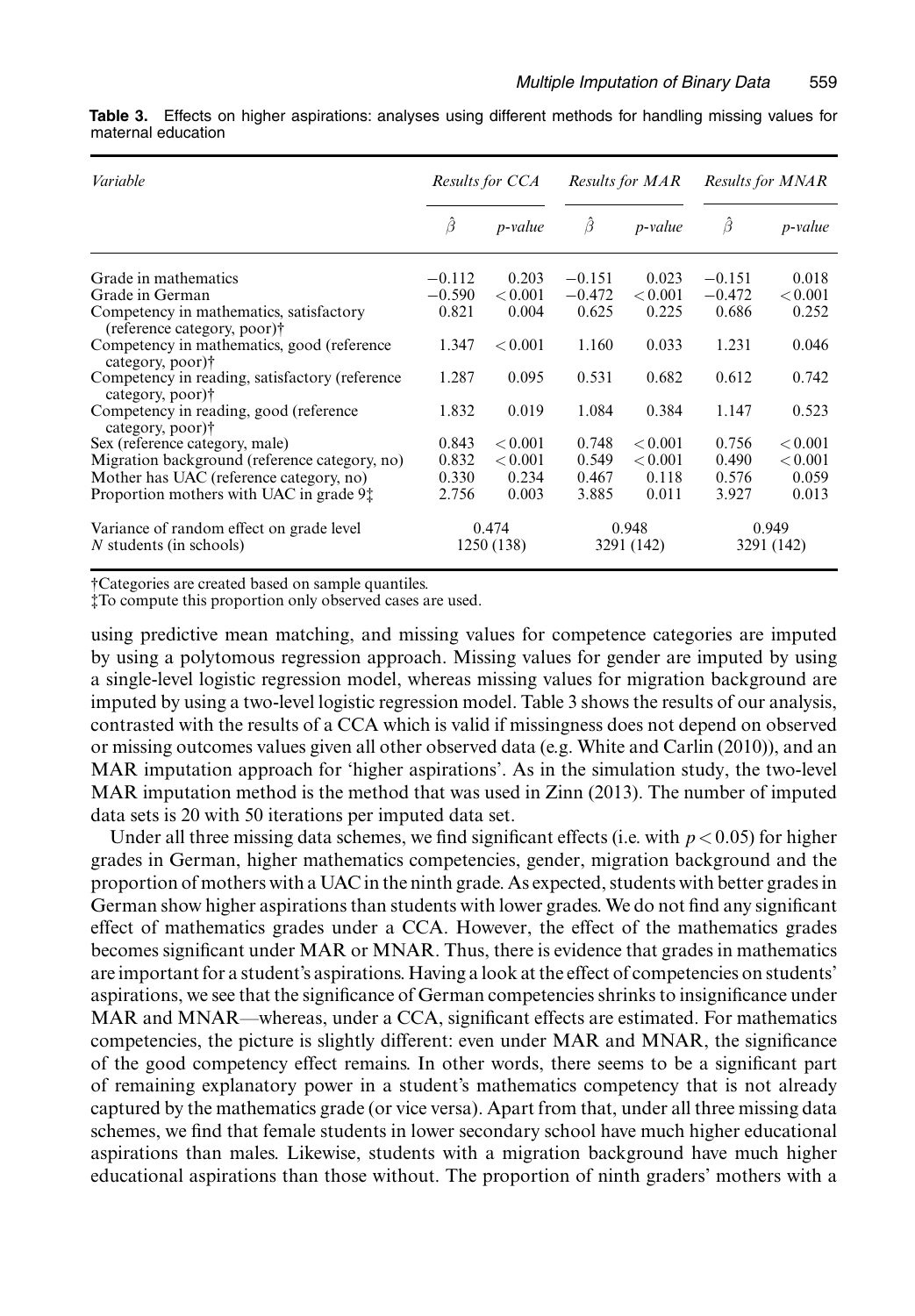UAC has a very strong effect on students' aspirations as well: the larger the proportion, the higher the effect. In sum, the size of this composition effect is very large. The reason for this lies in the small variance in the proportion of mothers with a UAC proportion at the grade level. It is less than 0.1. This small value is due to the target population under consideration, and not to particularities of the data. In Germany, social segregation in the lowest level of secondary education is enormously high. This is reflected in the data: in only one school is the proportion of ninth graders' mothers with a UAC higher than 50%, whereas, in 34.5% of the schools, none of the students has a mother with a UAC. Considering the effect of maternal education, we see that no significant influence can be detected under CCA and MAR. This changes under MNAR, although the effect of maternal education is statistically significant only at the 0.1-level. However, 58% of the cases with missing values concerning aspiration also have missing values for maternal education. Therefore, the chances are high that we are missing students with low aspirations and mothers without a UAC. Ignoring this issue may induce confounding bias, resulting in an underestimation of the effect of maternal education. In this respect, it is very likely that students who have a mother with a UAC have considerably higher educational aspirations than students whose mothers do not hold such a degree. To summarize, our analysis underscores the plausibility of the MNAR assumption concerning the 'maternal education' data. Having a look at the random-effect variances estimated under MAR and MNAR, the strong multilevel structure of the data becomes apparent. Neglecting this data feature when imputing missing values yields (at least) biased and misleading variance estimates. Exploring the missing data models that were estimated for maternal education and students' aspirations, we find a correlation (averaged across all imputations)  $\rho$  (between the error terms of the selection equation and the outcome model) of 0.25 for mother's education and of 0.06 for student's aspirations. This substantiates our prior finding of an MNAR mechanism having generated the 'maternal education' data (under the distributional assumptions of the selection model applied). In contrast,  $\rho = 0.06$  indicates that an MAR mechanism generated the aspiration data (and not an MNAR mechanism). Looking additionally at the generally small differences between the estimates of the MAR and the MNAR models, this suspicion seems to be confirmed. The correlation  $\tau$  between the random effects of the selection equation and the outcome model is on average 0.57. This high value suggests that participating in the study and having higher aspirations depend in a similar fashion on the (latent) class context of a student.

In situations where a single estimate is required (and not a set of estimates found within a sensitivity analysis), the results from the distinct imputation models of the sensitivity analysis can be combined by using Rubin's combining rules. This yields a multiple-model imputation approach that takes into account all sources of uncertainty with regard to the missing data mechanism that is assumed (Rubin, 1987; Siddique *et al.*, 2012, 2014). In our application, imputations are generated from different posterior predictive distributions (since we are using distinct (univariate) imputation models). This constitutes an additional source of uncertainty that must be considered in the final inference. Siddique *et al.* (2012) described a modified version of Rubin's combining rules based on nested MI (Rubin, 2003; Shen, 2000) that can be used for this.

# **5. Conclusion**

In this paper, we introduced a novel and unique method for handling incomplete binary multilevel data that are assumed to be MNAR. Our univariate imputation method can easily be incorporated into the FCS framework to deal with multivariate missingness. For example, it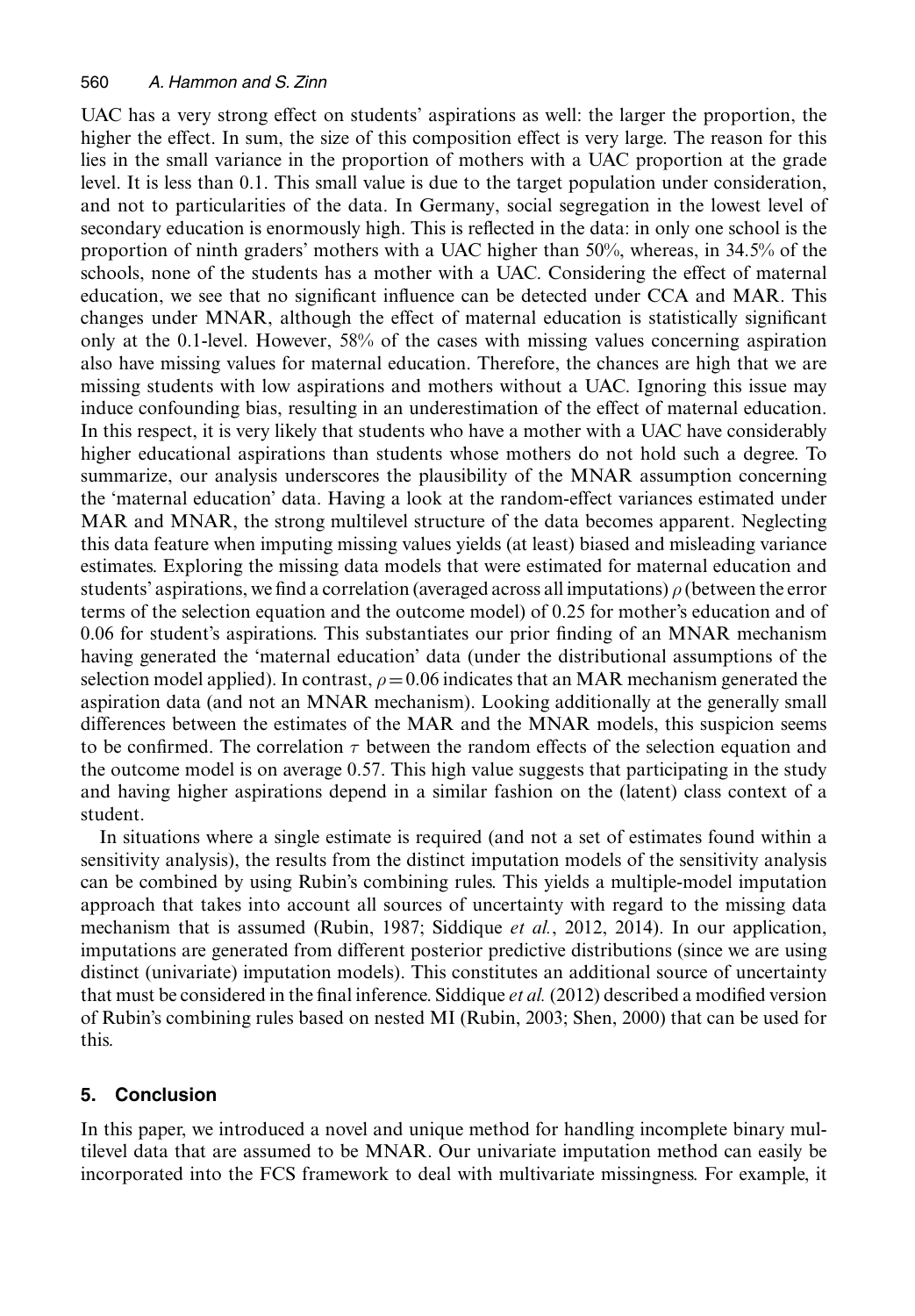can be used in the R software package mice. (A related implementation is available from http://github.com/AngelinaHammon/PaperBinaryMNARmultilevelData.) Our simulation studies show that the novel approach outperforms competing techniques in terms of bias and coverage when data are affected by distinct MNAR mechanisms, i.e. in contrast with methods that are designed for MAR data, our method is capable of producing unbiased and accurate estimates of the quantities of interest. Moreover, our novel imputation method also yields valid estimates if the missing data were produced by an MAR mechanism. All in all, the method seems well suited to conducting meaningful sensitivity analyses—the only means of assessing the plausibility of an MNAR missing data mechanism or, more precisely, whether it matters for inference. In addition, the simulation studies demonstrate that valid imputation requires multilevel modelling if the data are clustered. In other words, when working with multilevel data that are supposed to be missing not at random, a proper imputation model like ours is required. In our simulation study, we kept the number of clusters and cluster sizes constant. A variation of both quantities can have an influence on the performance of our method. Thus, one of our future tasks will be to find out whether and to what extent such an influence exists. Furthermore, we included only random intercepts in our imputation model. The generalization to models containing random slopes is less straightforward and there is not a completely satisfactory imputation approach at the moment (Enders *et al.*, 2016; Grund *et al.*, 2016). However, in most social science applications, it is sufficient to consider only random intercepts to reflect a hierarchical structure in the data. We proved that our method is applicable to real data problems as well. For this, we studied the effect of maternal education on the educational aspirations of students in lower secondary education. However, we also noted that analysing large data sets with many clusters and incomplete predictors means long computing times when using only one processor. Thus, to run our approach, we highly recommend executing the MIs of mice in parallel on multiple cores.

Our approach must be extended in several respects. Up to now, we have applied a normal approximation for the parameter draws in our imputation algorithm. Using Bayesian estimation would make it possible to overcome this restriction since the model parameters can be drawn from the actual posterior distributions (which do not necessarily have to be normal). Furthermore, prior information on the correlation between the selection and the outcome model could be integrated. A decisive extension of the approach is the possibility of handling not only binary data but also, for example, ordinal variables and count data. The extension to ordinal data is straightforward since an ordinal outcome can also be explained by an underlying latent continuous variable. Therefore, an ordered probit model with sample selection (e.g. Greene (2012)) is a natural choice for imputing ordinal MNAR data. To perform meaningful sensitivity analyses, it is indispensable to compare alternative MNAR models with different assumptions regarding their missing data mechanisms. Thus, as a complement to a selection-model-driven approach, an imputation approach based on pattern–mixture modelling should be developed as well. For this, we plan to use the proxy pattern–mixture approach of Andridge and Little (2009, 2011). This method includes one sensitivity parameter to assess the robustness of the missing data inference. The parameter ranges between 0 and  $\infty$ , where 0 indicates MAR and  $\infty$  means that missingness depends only on the incomplete variable. Since the sensitivity parameter is independent of any expert assessment, the method is well suited to social science applications. Finally, we point out the crucial role that is played by the exclusion criterion in the successful application of our method. The identification of a suitable variable for this task may seem difficult at first glance. Normally, however, when working with survey data, metainformation such as the survey mode or access corridors exists, which is suspected to be strongly correlated with the respondents' willingness to provide information, but not with the outcome variable to be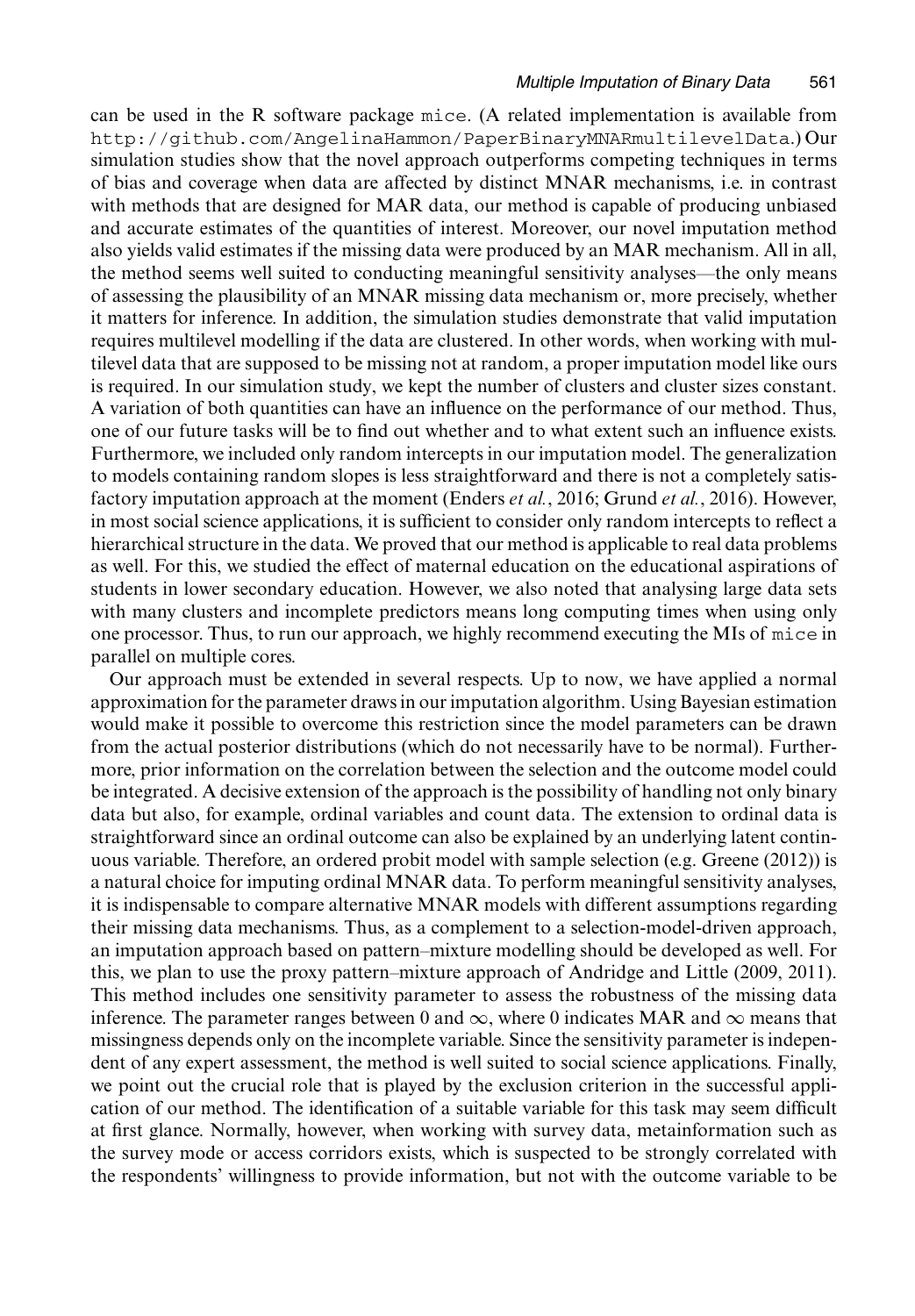imputed. Nevertheless, it is advisable to carry out sensitivity analyses with regard to the exclusion criterion as well.

#### **Acknowledgements**

This paper uses data from the NEPS: starting cohort 4, DOI:10.5157/NEPS:SC4:9.1.1. From 2008 to 2013, NEPS data were collected as part of the 'Framework program for the promotion of empirical educational research' funded by the German Federal Ministry of Education and Research. From 2014, the NEPS has been carried out by the Leibniz Institute for Educational Trajectories at the University of Bamberg in co-operation with a nationwide network.

#### **References**

- Abramowitz, M. and Stegun, I. A. (1964) *Handbook of Mathematical Functions with Formulas, Graphs, and Mathematical Tables*. New York: Dover Publications.
- Andridge, R. R. and Little, R. J. (2009) Extensions of proxy pattern-mixture analysis for survey nonresponse. *Proc. Surv. Res. Meth. Sect. Am. Statist. Ass.*, 2468–2482.
- Andridge, R. R. and Little, R. J. (2011) Proxy pattern-mixture analysis for survey nonresponse. *J. Off. Statist.*, **27**, 153–180.
- Asparouhov, T. (2006) General multi-level modeling with sampling weights. *Communs Statist. Theory Meth.*, **35**, 439–460.
- Asparouhov, T. and Muthen, B. (2006) Multilevel modeling of complex survey data. *Proc. Surv. Res. Meth. Sect. Am. Statist. Ass.*
- Audigier, V., White, I. R., Jolani, S., Debray, T., Quartagno, M., Carpenter, J., Van Buuren, S. and Resche-Rigon, M. (2017) Multiple imputation for multilevel data with continuous and binary variables. *Statist. Sci.*, **33**, 160–183.
- Authors Education Report (2016) *Bildung in Deutschland 2016 [Education in Germany 2016]*. Bielefeld: Bertelsmann.
- Bates, D., Mächler, M., Bolker, B. and Walker, S. (2015) Fitting linear mixed-effects models using lme4. *J. Statist. Softwr.*, **67**, 1–48.
- Butler, J. S. and Moffitt, R. (1982) A computationally efficient quadrature procedure for the one-factor multinomial probit model. *Econometrica*, **50**, 761–764.
- Cappellari, L. and Jenkins, S. P. (2003) Multivariate probit regression using simulated maximum likelihood. *Stata J.*, **3**, 278–294.
- Davis, P. J. and Rabinowitz, P. (1967) *Numerical Integration*. Waltham: Blaisdell.
- Delattre, E. and Moussa, R. (2015) On the estimation of causality in a bivariate dynamic probit model on panel data with Stata software: a technical review. *Working Paper 2015-04*. Université de Cergy-Pontoise, Cergy-Pontoise.
- Duchhardt, C. and Gerdes, A. (2013) Scaling results of Starting Cohort 4 in ninth grade *Working Paper 22*. University of Bamberg, Bamberg.
- Enders, C. K., Keller, B. T. and Levy, R. (2017) A fully conditional specification approach to multilevel imputation of categorical and continuous variables. *Psychol. Meth.*, **23**, 298–317.
- Enders, C. K., Mistler, S. A. and Keller, B. T. (2016) Multilevel multiple imputation: a review and evaluation of joint modeling and chained equations imputation. *Psychol. Meth.*, **21**, 222–240.
- Galimard, J.-E., Chevret, S., Curis, E. and Resche-Rigon, M. (2018) Heckman imputation models for binary or continuous MNAR outcomes and MAR predictors. *BMC Med. Res. Methodol.*, **18**, no. 1, article 90.
- Galimard, J.-E., Chevret, S., Protopopescu, C. and Resche-Rigon, M. (2015) Imputation of MNAR missing data using one-step ML selection model. *36th A. Conf. International Society for Clinical Biostatistics*.
- Galimard, J.-E., Chevret, S., Protopopescu, C. and Resche-Rigon, M. (2016) A multiple imputation approach for MNAR mechanisms compatible with Heckman's model. *Statist. Med.*, **35**, 2907–2920.
- Gehrer, K., Zimmermann, C. and Weinert, S. (2012) The assessment of reading competence (including sample items for grade 5 and 9). *Research Data*. University of Bamberg, Bamberg.
- Gelman, A., Carlin, J., Stern, H., Dunson, D., Vehtari, A. and Rubin, D. (2013) *Bayesian Data Analysis*. Boca Raton: Chapman and Hall–CRC.
- Glynn, R., Laird, N. and Rubin, D. B. (1986) Selection modelling versus mixture modelling with nonignorable nonresponse. In *Drawing Inferences from Self-selected Samples* (ed. H. Wainer), pp. 115–142. New York: Springer.
- Goldfarb, D. (1970) A family of variable-metric methods derived by variational means. *Math. Computn*, **24**, 23–26.
- Golub, G. H. and Welsch, J. H. (1969) Calculation of Gauss quadrature rules. *Math. Computn*, **23**, 221–230.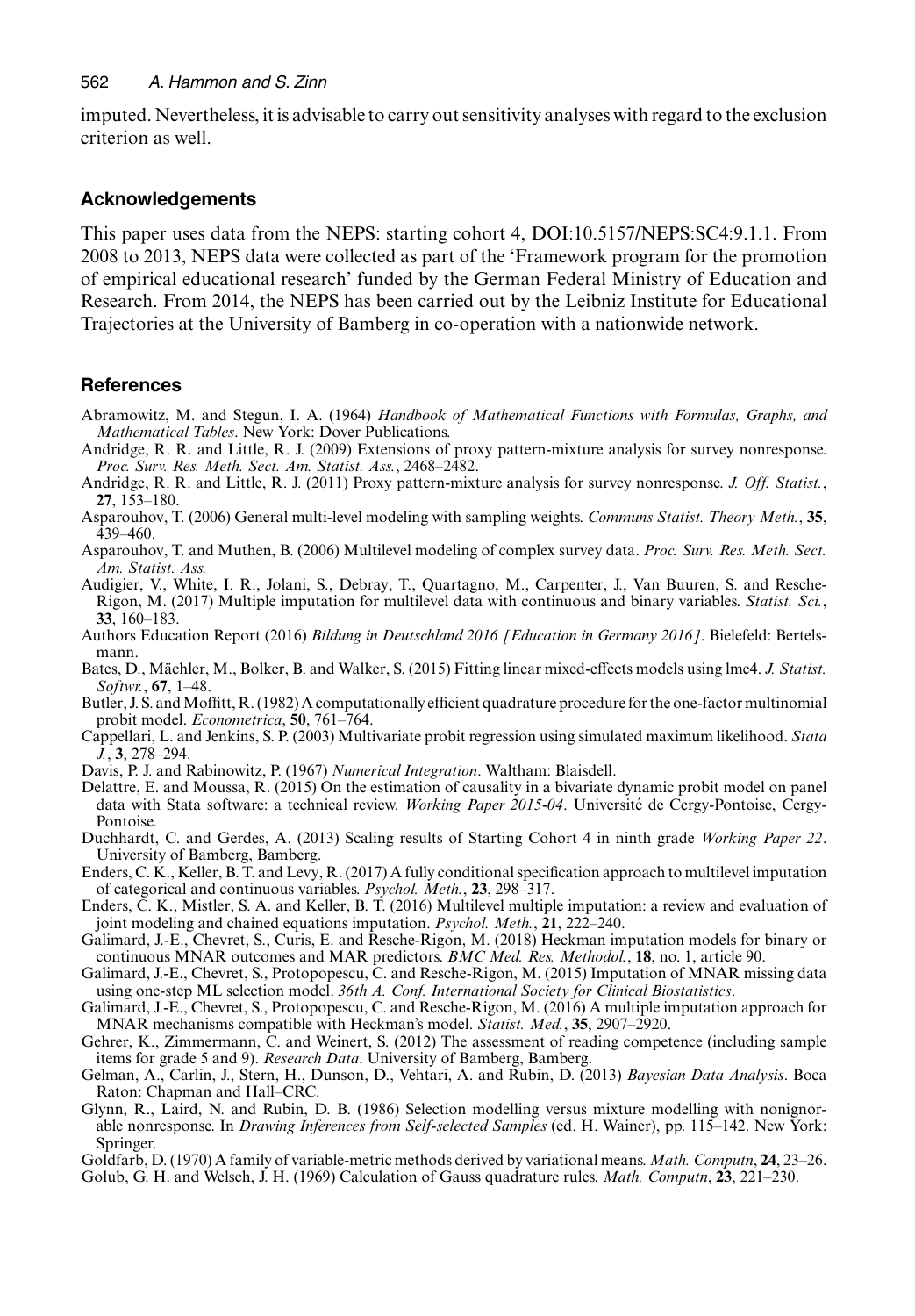Greene, W. H. (2004) Convenient estimators for the panel probit model: further results. *Empir. Econ.*, **29**, 21–47. Greene, W. H. (2012) *Econometric Analysis*. Harlow: Pearson.

- Grund, S., Lüdtke, O. and Robitzsch, A. (2016) Multiple imputation of missing covariate values in multilevel models with random slopes: a cautionary note. *Behav. Res. Meth.*, **48**, 640–649.
- Hedeker, D., Mermelstein, R. J. and Demirtas, H. (2007) Analysis of binary outcomes with missing data: missing  $=$ smoking, last observation carried forward, and a little multiple imputation. *Addiction*, **102**, 1564–1573.
- Kish, L. and Frankel, M. R. (1974) Inference from complex samples (with discussion). *J. R. Statist. Soc.* B, **36**, 1–37.
- Larsen, R. (2011) Missing data imputation versus full information maximum likelihood with second-level dependencies. *Struct. Equn Modlng*, **18**, 649–662.
- Lesaffre, E. and Spiessens, B. (2001) On the effect of the number of quadrature points in a logistic random-effects model: an example. *Appl. Statist.*, **50**, 325–335.
- Little, R. (1988) A test of missing completely at random for multivariate data with missing values. *J. Am. Statist. Ass.*, **83**, 1198–1202.
- Little, R. (1993) Pattern-mixture models for multivariate incomplete data. *J. Am. Statist. Ass.*, **88**, 125–134.
- Little, R. (2008) Selection and pattern-mixture models. In *Longitudinal Data Analysis* (eds G. Fitzmaurice, M. Davidian, G. Verbeke and G. Molenberghs), pp. 409–431. Boca Raton: Chapman and Hall–CRC.
- Liu, Q. and Donald, A. P. (1994) A note on Gauss-Hermite quadrature. *Biometrika*, **81**, 624–629.
- Lüdtke, O., Robitzsch, A. and Grund, S. (2017) Multiple imputation of missing data in multilevel designs: a comparison of different strategies. *Psychol. Meth.*, **22**, 141–165.
- Molenberghs, G. and Fitzmaurice, G. (2008) In *Longitudinal Data Analysis* (eds G. Fitzmaurice, M. Davidian, G. Verbeke and G. Molenberghs), pp. 395–408. Boca Raton: Chapman and Hall–CRC.
- Molenberghs, G., Verbeke, G. and Kenward, M. (2008) In *Longitudinal Data Analysis* (eds G. Fitzmaurice, M. Davidian, G. Verbeke and G. Molenberghs), pp. 501–551. Boca Raton: Chapman and Hall–CRC.
- Morris, T. P., White, I. R. and Crowther, M. J. (2019) Using simulation studies to evaluate statistical methods. *Statist. Med.*, **38**, 2074–2102.
- Mulkay, B. (2015) Bivariate probit estimation for panel data: a two-step Gauss-Hermite quadrature approach with an application to product and process innovations for France. Université de Montpellier, Montpellier.
- Naylor, J. C. and Smith, A. F. M. (1982) Applications of a method for the efficient computation of posterior distributions. *Appl. Statist.*, **31**, 214–225.
- Neumann, I., Duchhardt, C., Grüãÿing, M., Heinze, A., Knopp, E. and Ehmke, T. (2013) Modeling and assessing mathematical competence over the lifespan. *J. Educ. Res. Online*, **5**, 80–109.
- Nocedal, J. and Wright, S. (2006) *Numerical Optimization*. New York: Springer Science and Business Media.
- Pfeffermann, D., Skinner, C. J., Holmes, D. J., Goldstein, H. and Rasbash, J. (1998) Weighting for unequal selection probabilities in multilevel models. *J. R. Statist. Soc.* B, **60**, 23–40.
- Raghunathan, T. E., Lepkowski, J. M., Van Hoewyk, J. and Solenberger, P. (2001) A multivariate technique for multiply imputing missing values using a sequence of regression models. *Surv. Methodol.*, **27**, 85–96.
- Rendtel, U. (1992) On the choice of a selection-model when estimating regression-models with selectivity. *Discussion Paper*. German Institute for Economic Research, DIW, Berlin.
- Resche-Rigon, M. and White, I. R. (2018) Multiple imputation by chained equations for systematically and sporadically missing multilevel data. *Statist. Meth. Med. Res.*, **27**, 1634–1649.
- Resseguier, N., Giorgi, R. and Paoletti, X. (2011) Sensitivity analysis when data are missing not-at-random. *Epidemiology*, **22**, 282.
- Rubin, D. B. (1974) Characterizing the estimation of parameters in incomplete-data problems. *J. Am. Statist. Ass.*, **69**, 467–474.
- Rubin, D. B. (1976) Inference and missing data. *Biometrika*, **63**, 581–592.
- Rubin, D. B. (1977) Formalizing subjective notions about the effect of nonrespondents in sample surveys. *J. Am. Statist. Ass.*, **72**, 538–543.
- Rubin, D. B. (1987) *Multiple Imputation for Nonresponse in Surveys*. New York: Wiley.
- Rubin, D. B. (2003) Nested multiple imputation of NMES via partially incompatible mcmc. *Statist. Neerland.*, **57**, 3–18.
- Schneider, E. (2018) Von der Hauptschule in die Sekundarstufe II: eine Schülerbiografische Längsschnittstudie. Berlin: Springer.
- Shen, Z. (2000) Nested multiple imputations. *PhD Thesis*. Harvard University, Cambridge.
- Siddique, J., Harel, O. and Crespi, C. M. (2012) Addressing missing data mechanism uncertainty using multiplemodel multiple imputation: application to a longitudinal clinical trial. *Ann. Appl. Statist.*, **6**, 1814–1837.
- Siddique, J., Harel, O., Crespi, C. M. and Hedeker, D. (2014) Binary variable multiple-model multiple imputation to address missing data mechanism uncertainty: application to a smoking cessation trial. *Statist. Med.*, **33**, 3013–3028.
- Tompsett, D. M., Leacy, F., Moreno-Betancur, M., Heron, J. and White, I. R. (2018) On the use of the not-atrandom fully conditional specification (NARFCS) procedure in practice. *Statist. Med.*, **37**, 2338–2353.
- Train, K. E. (2009) *Discrete Choice Methods with Simulation*. New York: Cambridge University Press.
- Van Buuren, S., Boshuizen, H. C. and Knook, D. L. (1999) Multiple imputation of missing blood pressure covariates in survival analysis. *Statist. Med.*, **18**, 681–694.